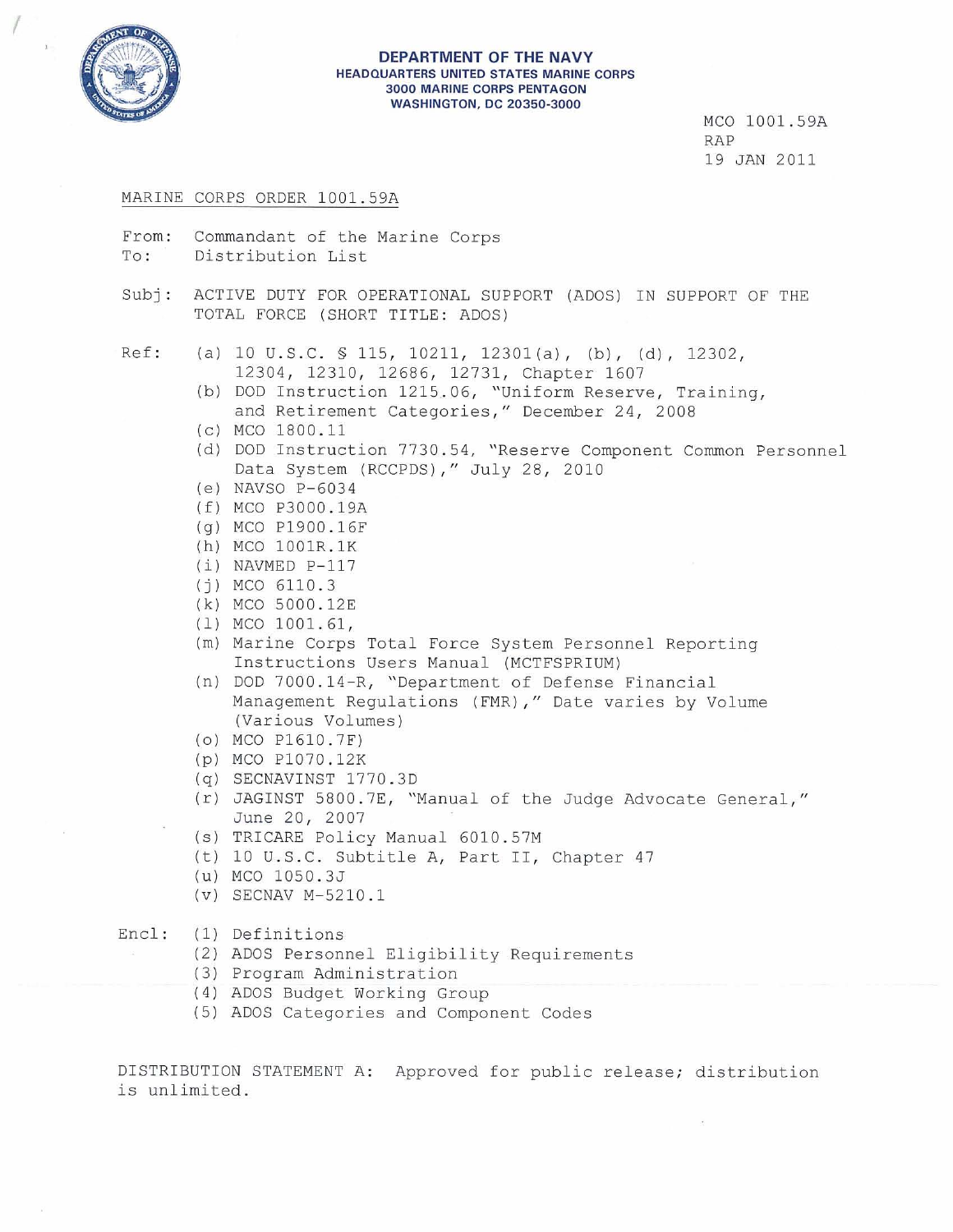MCO 1001.59A 19 JAN 2011

1. Situation. The Active Duty for Operational Support (ADOS) program provides Marine Corps Reserve personnel augmentation for both Active and Reserve components, in support of existing and emerging requirements of the Marine Corps Total Force to meet short-term administrative, operational, and exercise support requirements.

a. The purpose of this order is to delineate governing policies and procedures required to employ Marines using the ADOS program.

b. Reference (a), Section 12301(d), provides statutory authority to order Reserve Component (RC) members, with their consent, to active duty (AD).

2. Cancellation. MCO 1001.59.

3. Mission. This order establishes policies and procedures for the authorized assignment of RC personnel to AD under the ADOS Program per references (a) through (v).

4. Execution

a. Commander's Intent

(1) Provide Marine Corps Reserve personnel augmentation of appropriate grade and skills to both Active and Reserve components, in support of existing and emerging requirements of the Marine Corps Total Force, to meet short-term administrative, operational, and exercise support requirements. Short-term is defined as:

(a) One-year or less for conventional ADOS.

(b) Three-years or less for Contingency Operations ADOS.

(2) Prevent unintended impacts of statutory restrictions and position the Marine Corps to meet future mission requirements through judicious employment and effective management of Reserve manpower.

(a) ADOS is intended to accomplish those specific duties required to complete the operational, administrative or exercise support requirements identified on each orders request.

(b) The ADOS program is not intended to overcome existing or recurring T/O sourcing shortfalls.

(c) Commanders must carefully consider the total cost of ADOS orders. Particular attention must be made towards reducing per diem requirements by.locally sourcing staffing needs when possible.

(d) As a volunteer program, Marines serving on ADOS may terminate orders by providing at least two weeks notice; likewise Commanders may terminate <sup>a</sup> Marine's ADOS orders provided that the Marine is given at least two weeks notice.

2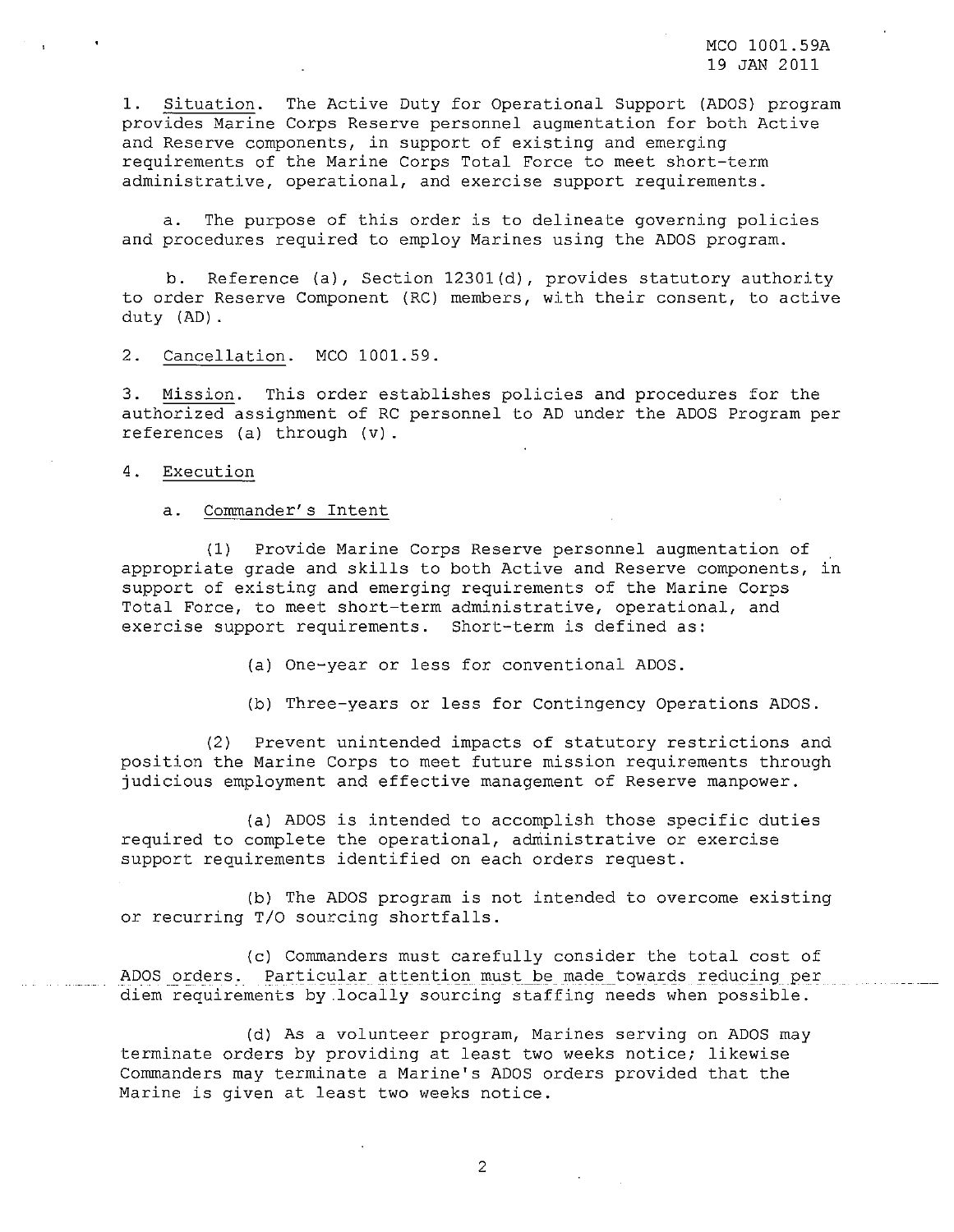# b. Concept of Operations

(1) The ADOS program replaces the program formerly known as Active Duty for Special Work (ADSW) and is managed by Director, Reserve Affairs (RA) Division, Manpower and Reserve Affairs (M&RA) , Headquarters Marine Corps (HQMC).

(2) Reference (b) defines ADOS as authorized voluntary AD for RC personnel, other than Active Reserve (AR) duty pursuant to section 12301(d) of reference (a).

(3) ADOS categories are determined by two funding sources, Military Personnel, Marine Corps (MPMC) for ADOS-Active Component (ADOS-AC) or Reserve Personnel, Marine Corps (RPMC) for ADOS-Reserve Component (ADOS-RC).

(4) <sup>A</sup> third category, ADOS-Contingency Operations (ADOS-CO), is <sup>a</sup> subset of ADOS-AC controlled by Manpower Management Force Augmentation (MMFA) Branch, Manpower Management (MM) Division, M&RA.

(5) Conventional ADOS funding is <sup>a</sup> discretionary budget item within the MPMC and RPMC appropriations. Funding is allocated by Deputy Commandant, Programs and Resources (DC P&R) to Director, RA for prioritization and distribution to ADOS Operational Sponsors (OpSponsors). The OpSponsors subsequently allocate funding to corresponding Gaining Force Commanders (GFCs) or other requesting agencies for non ADOS-CO orders.

(6) ADOS-CO is <sup>a</sup> discretionary budget item within the MPMC appropriations and is allocated by DC P&R to Director, MM (funding is based on existing operational requirements and managed by MMFA) .

(7) The category of ADOS funding is determined by the primary beneficiary of the majority of work to be performed by the member (i.e. ADOS-AC is the funding source when the majority of work is performed for the AC, while ADOS-RC is used if the majority of work is performed for the RC) .

(8) Accordingly, the funding source used determines the component against which the billet counts for end strength accounting purposes when a Marine exceeds 1095 days within a 1460 day period.

(9) To assist the Marine Corps Total Force and Requesting Agencies, the following criteria are provided:

(a) The requirement for ADOS should be temporary in nature with <sup>a</sup> clearly defined termination date.

(b) Marines assigned to duty under ADOS should possess the appropriate Military Occupational Specialty (MOS) or civilian skills necessary to accomplish the mission.

3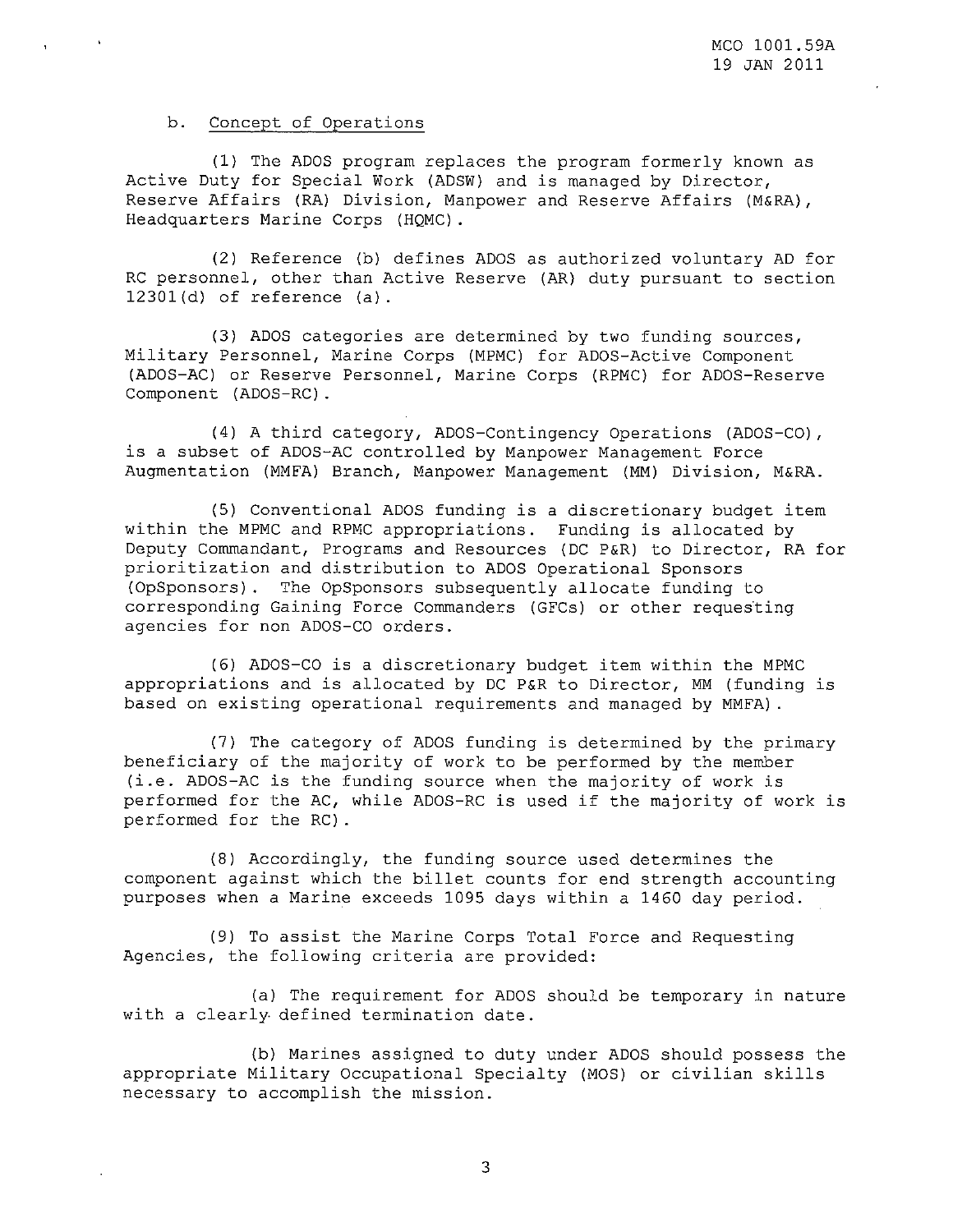(c) Conventional ADOS will not be funded for greater than 365 days without written approval by Director, RA.

1. Marines may request orders via a Gaining Force Commander (GFC).

2. A GFC has the authority to issue orders for up to 365 days, within the ADOS budget approved by the respective Operational Sponsor and Director, RA.

3. Per enclosure (2), requests to extend authorized duty beyond 365 days or provide for consecutive periods of duty exceeding 365 days require written approval from the Director, RA.

(d) Marines on ADOS may not exceed 1,095 days within the preceding 1,460 days without prior approval of Director, RA.

(e) Per reference (c), Marines may not be assigned ADOS beyond 16 years of AD without prior approval of Deputy Commandant, Manpower and Reserve Affairs (DC M&RA) .

(f) With the exception of ADOS-CO, 'ADOS shall not be performed in <sup>a</sup> areas subject to hostile fire or imminent danger pay without prior approval of the Director, RA.

(g) Marines performing ADOS are subject to the requirements of enclosure (2).

- c. Subordinate Element Missions
	- (1) DC M&RA
		- (a) Director, Manpower Information Systems Division (MI)

1. Implement automated solutions for identifying, tracking and reporting all Marines, regardless of funding source for orders, who are on ADOS.

2. Provide automated solutions for identifying, tracking, reporting, and forecasting all Marines, regardless of funding source for orders, those personnel on ADOS orders that will cross the threshold of 1,095 days of AD within 1,460 days.

*l.* Support adjacent agencies within M&RA with the capability to generate reports on AC and AR end strength.

(b) Director, Manpower Management Division (MM)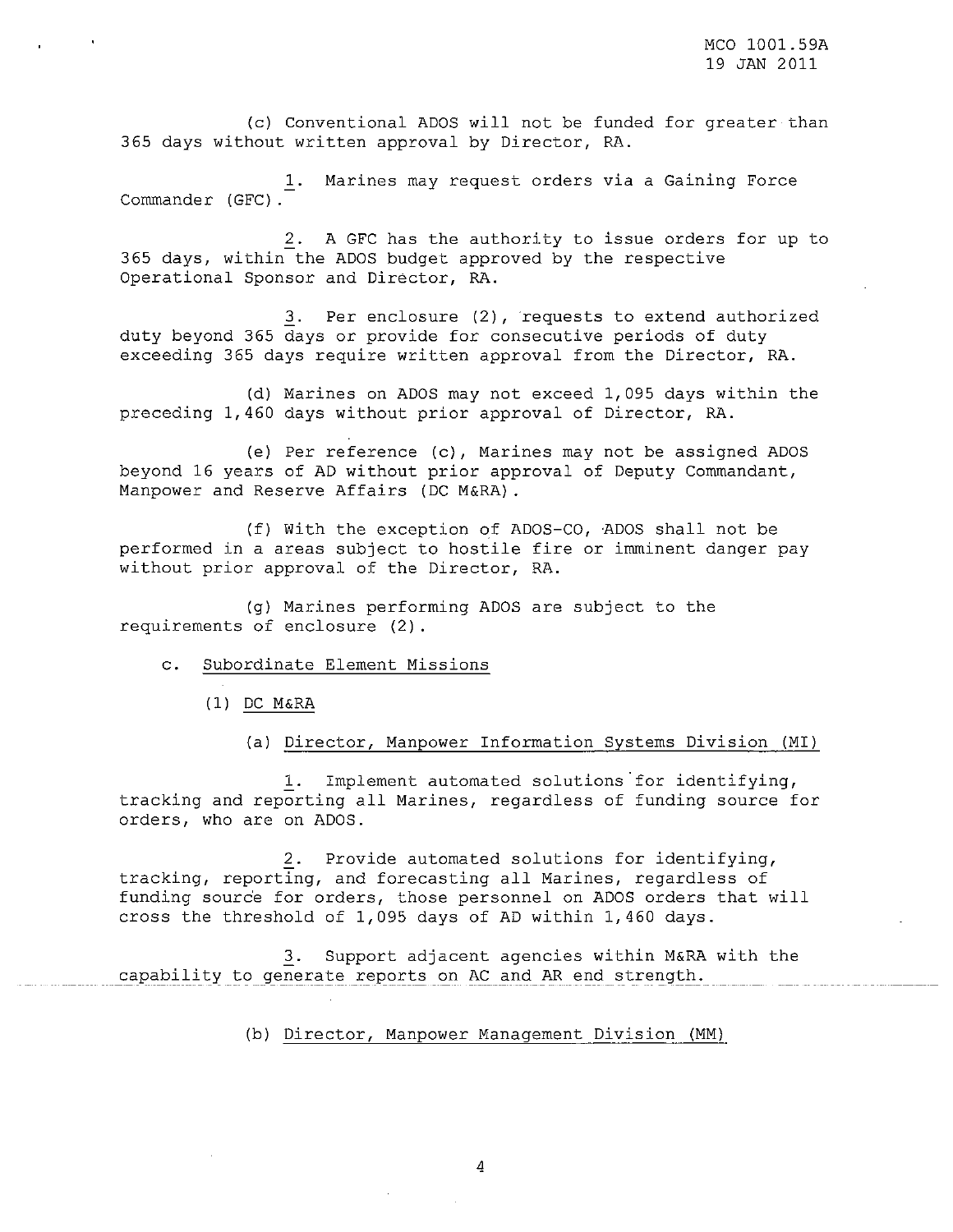**1.** Manage and adjudicate requests for ADOS-CO, to include permanent change of station orders (PCSO) if mission and operational requirements justify the issuance of ADOS-CO PCSO.

2. Provide guidance concerning permanent change of station decisions in conjunction with ADOS orders.

**3.** Manage and track PCS authorizations for ADOS-AC and ADOS-CO.

*i.* Manage the per diem authority in accordance with reference (e) and current service policies.

**5.** Track joint Reserve augmentation requirements for current contingency operations.

(c) Director, Manpower Plans and Policy (MP)

**1.** In coordination with Director, RA and Deputy Commandant, Plans, Policies, and Operations (DC PP&O) , publish Total Force manpower guidance governing the validation, sourcing, and administration of ADOS-CO joint manpower requirements.

**2.** In accordance with section 115 of reference (a) and reference  $(d)$ , report to DC M&RA and DC P&R those personnel on ADOS-AC that exceed 1,095 days within the preceding 1,460 days and count against AC end strength.

**3.** Provide monthly execution data for ADOS-AC orders.

(d) Director, RA

**1.** Develop ADOS policy, maintain and administer the ADOS Order, and provide program execution oversight.

2. Screen requests for ADOS that enable a Marine to accumulate more than 16 years AD in accordance with reference (c).

**3.** In accordance with section 115 of reference (a) and reference (d), report to DC M&RA and DC P&R those personnel on ADOS-RC that exceed 1,095 days within the preceding 1,460 days and count against AR end strength.

*i.* Convene the ADOS Budget Working Group (ABWG) annually to formulate and prioritize ADOS mid-year review and next fiscal year (FY) funding requirements.

**5.** Based on the ABWG and annual President Budget, finalize and publish ADOS funding allocations.

**6.** In accordance with reference (d), prepare and

5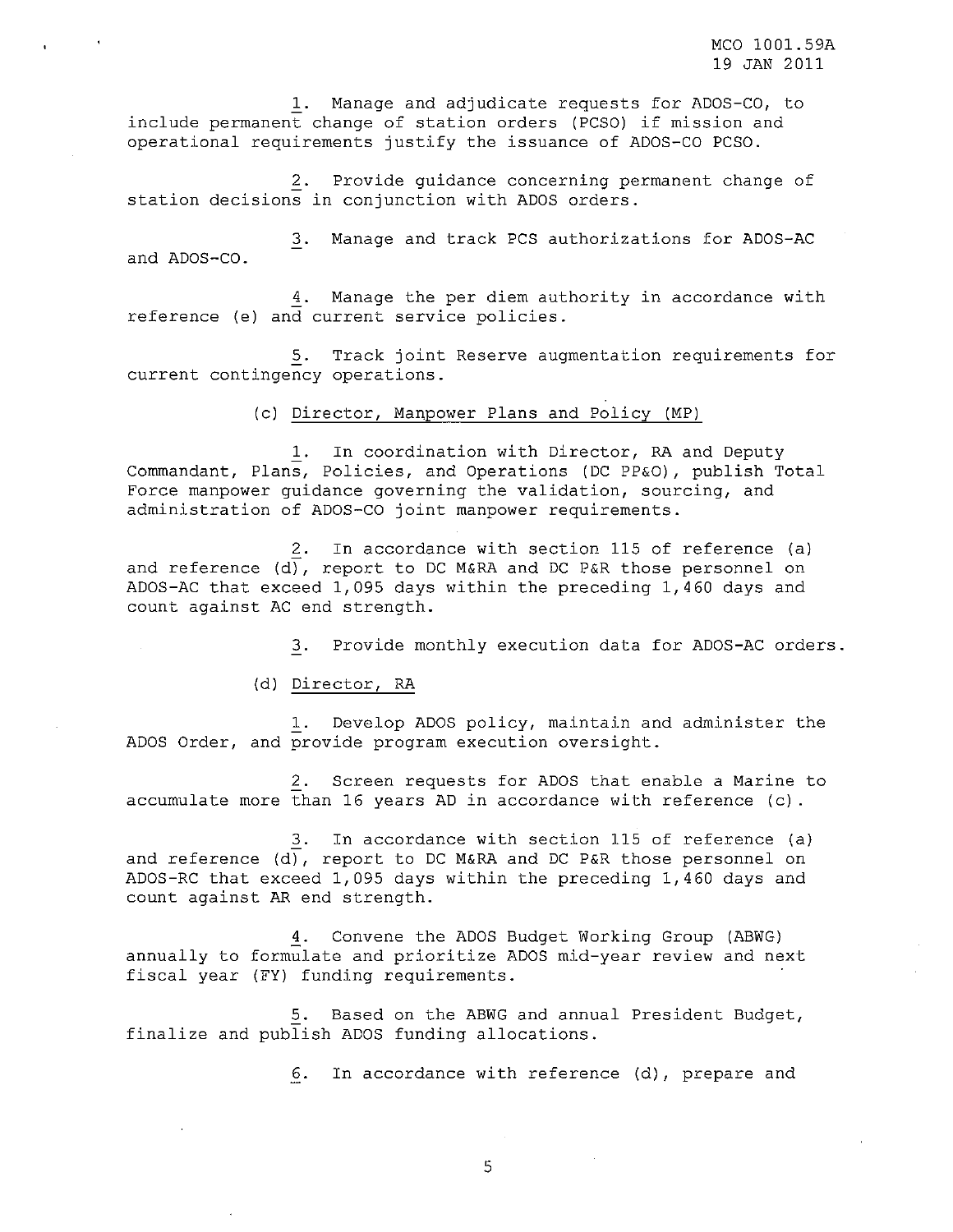forward required monthly manpower reports to Office of the Assistant Secretary of Defense, Reserve Affairs (OASD/RA).

#### (2) Deputy Commandant, Programs and Resources (P&R)

(a) Maintain oversight of Resource Management Decisions (RMDs) from the Department of the Navy or Office of the Secretary of Defense affecting ADOS appropriations and provide that information to Director, RA Division.

(b) Provide information to the Director, RA on funding levels for year of execution in all ADOS categories and provide updates as required.

(c) Provide funding controls for ADOS-RC Permanent Change of Station (PCS) authorizations.

# (3) Marine Corps Total Force and other Requesting Agencies

(a) Ensure that ADOS orders are issued in compliance with this order, using enclosures (2) and (3) for command screening requirements and sponsorship - at no time should <sup>a</sup> Marine be authorized or directed to report for <sup>a</sup> period of AD without <sup>a</sup> set of authenticated orders for the period.

(b) In accordance with reference (f), provide administrative and support functions to Marines reporting for ADOS prior to commencing duty with the gaining command and again prior to departing the gaining command's location for the Marine's home or parent command.

(c) Ensure Marines on ADOS who deploy overseas receive all applicable entitlements. Conduct audits upon deployment and redeployment to ensure such entitlements start and stop on time.

(d) Ensure all Marines meet pre-deployment training requirements for overseas ADOS assignments.

(e) Ensure RC Marines on ADOS in excess of 30 days have a current medical screening or physical prior to release from AD per enclosure (3).

(f) Submit NAVMC 11349 forms with justification for ADOS funding to Director, RA during the second quarter of each FY NLT the date prescribed in the ABWG convening MARADMIN published annually per enclosure (4).

(4) OpSponsors. Ensure commands request and utilize ADOS in compliance with this order.

**5.** Administration and Logistics

6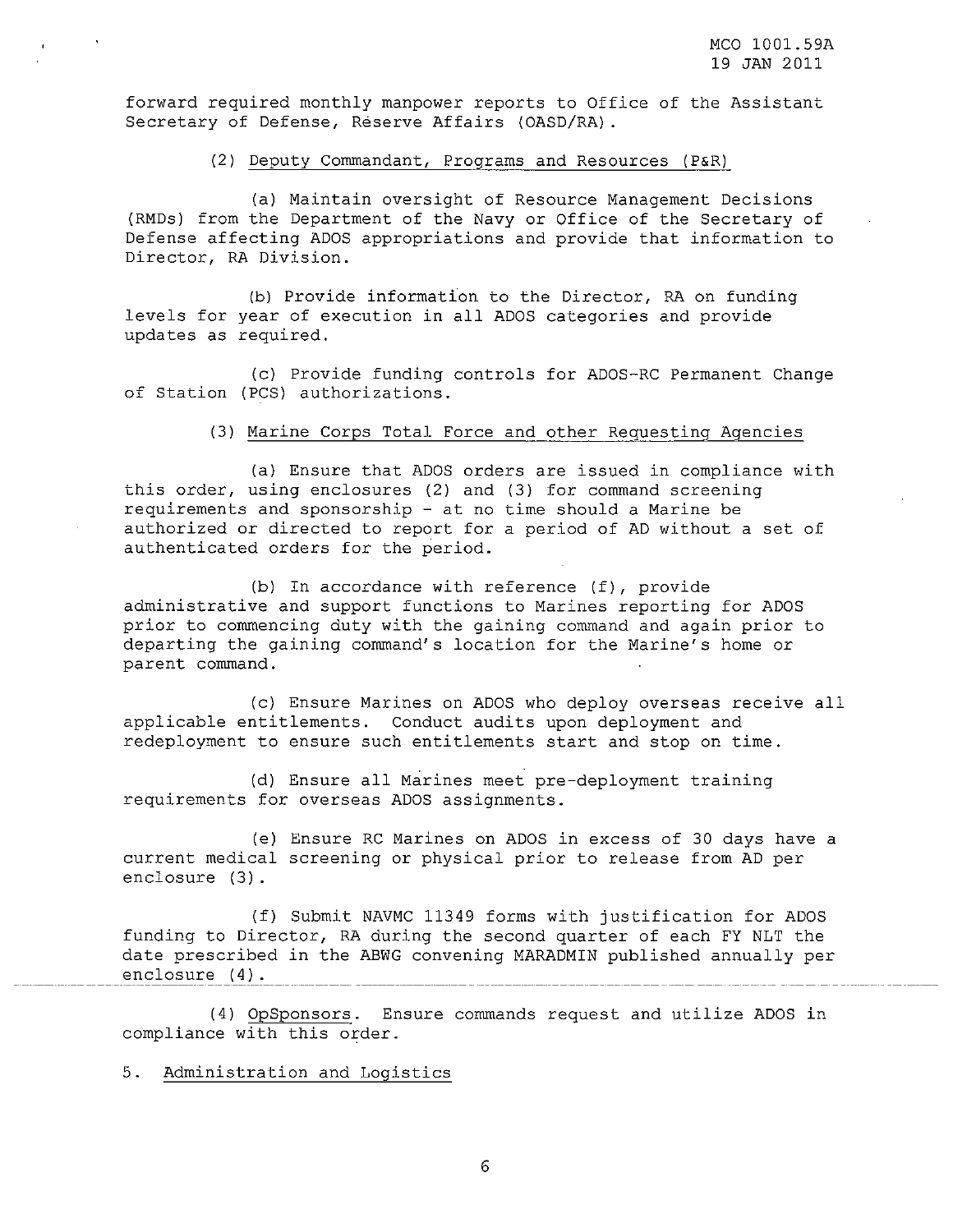MCO 1001.59A

# 1**9 JAN <sup>2011</sup>**

a. Recommendations concerning the contents of this Order may be forwarded to Director, RA via the appropriate chain of command.

b. Records created as <sup>a</sup> result of this directive shall include records management requirements to ensure the proper maintenance and use of records, regardless of format or medium, to promote accessibility and authorized retention per the approved records schedule and reference (v).

6. Command and Signal

a. Command. This Order is applicable to the Marine Corps Total **Force.**

b. Signal. This Order is effective the date signed.

REWIE

R. E. MILSTEAD JR Deputy Commandant for Manpower and Reserve Affairs

DISTRIBUTION: PCN 10200136600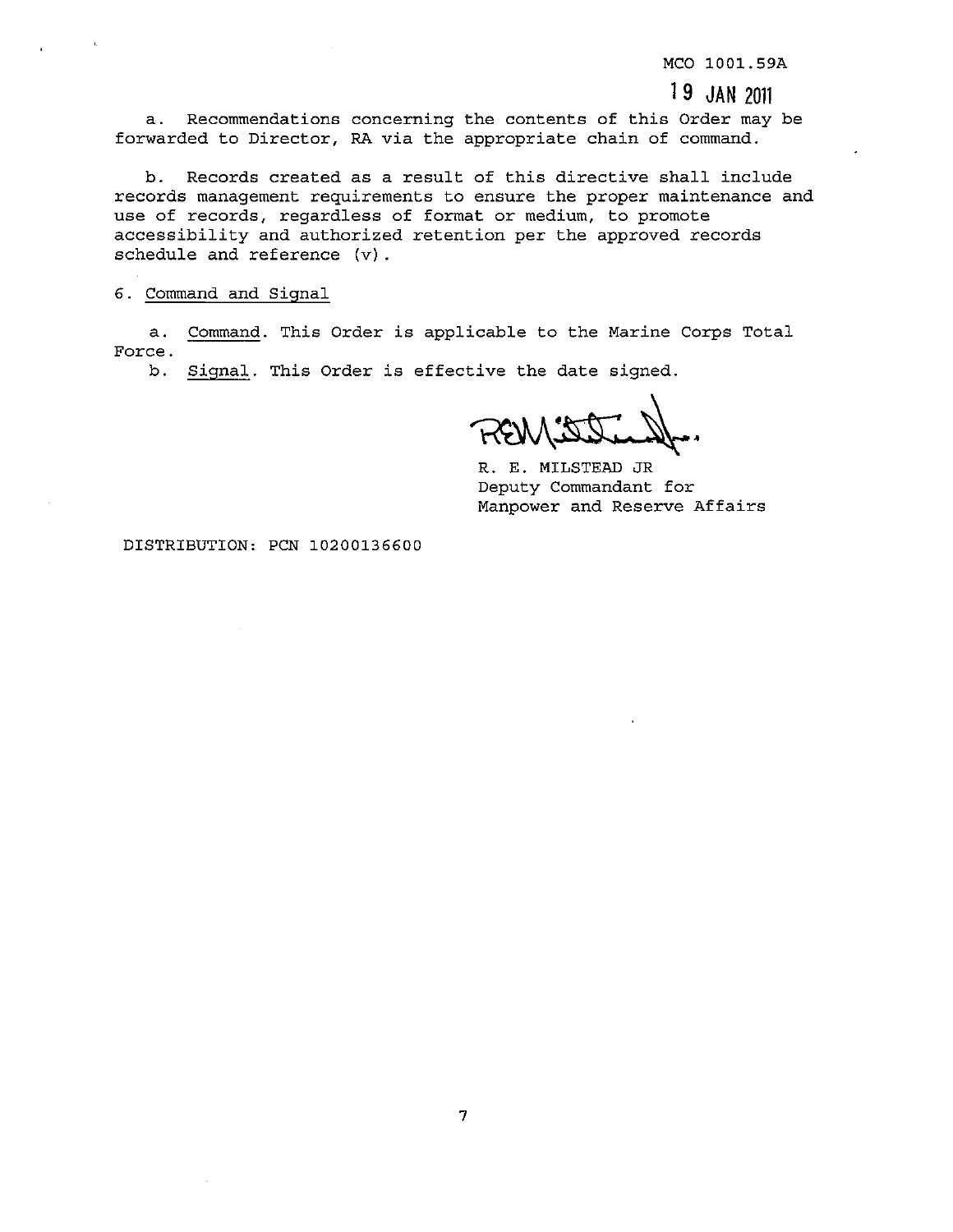# Definitions

1. Active Duty (AD). Full-time duty in the active military service of the United States. It includes full-time training, annual training duty, and attendance, while in active military service, at <sup>a</sup> school designated as a service school by law or by the Secretary of the military department concerned.

2. Active Duty for Operational Support (ADOS). A category of voluntary AD used to provide RC support to operations and mission requirements. It includes AD, other than AR duty pursuant to section 12301(d) of reference (a) and AD for training performed at the request of an organizational or operational commander or as <sup>a</sup> result of reimbursable funding. It does not include annual training (AT), Reserve Counterpart Training (RCT) , attendance at professional military education (PME) , or other categories of Active Duty for Training (ADT).

3. Active Duty for Training (ADT). A category of AD used to provide structured individual training, unit training, or educational courses to RC members. Included in the ADT category are AT, Initial Active Duty for Training (IADT), and Other Training Duty (OTD).

4. Active Duty Other Than for Training (ADOT). A category of AD used to provide RC support to either AC or RC missions. It includes categories of ADOS, AR duty, and involuntary AD pursuant to sections 12301, 12302, and 12304 of reference (a) . Training may occur in the conduct of ADOT.

5. Active Reserve (AR). Marines who are part of the Selected Marine Corps Reserve (SMCR) on full-time duty under 10 U.S.C. Section 12301(d) pursuant to the AD described in sections 101(d), 10211, and 12310 of reference (a) for the purpose of organizing, administering, recruiting, instructing, or training the RC.

6. Annual Training (AT). A category of AD used to provide individual and/or unit readiness training. SMCR members must perform a minimum period of training each year to satisfy Marine Corps training requirements associated with their assignment. AT may also be used to provide operational or administrative support of AC missions and requirements, when its primary purpose of individual and/or unit readiness training is simultaneously accomplished.

7. Cumulative Active Service. The total amount of active service <sup>a</sup> Marine has accumulated on AD.

8. End Strength. The authorized personnel strength set by Congress each FY for AC and RC personnel.

9. Gaining Force Command (GFC). This command is the unit to which the Marine is joined for performing ADOS. It is directly responsible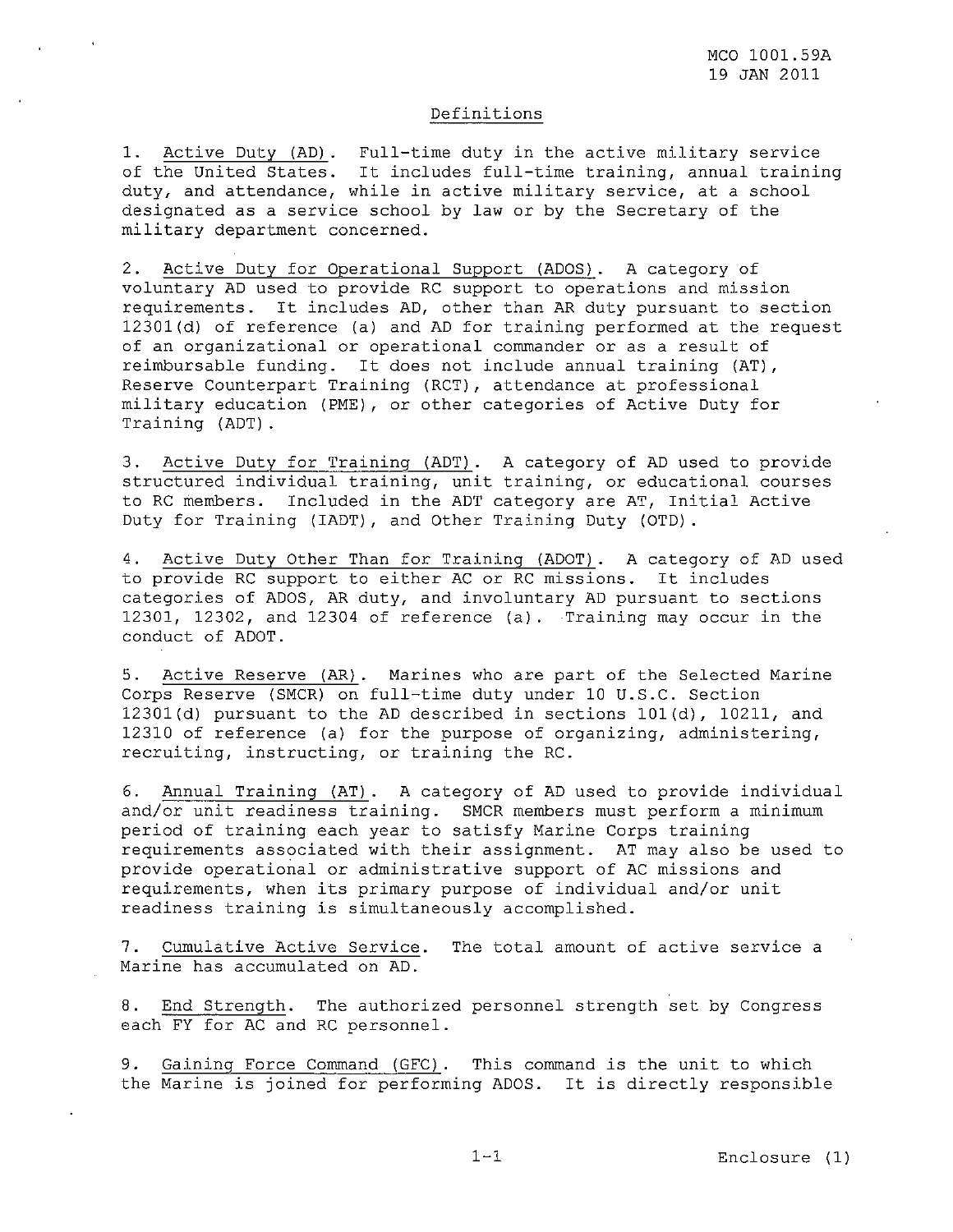for unit diary entries, administrative support, assistance, and sponsorship of the member.

10. Individual Mobilization Augmentee (IMA). An individual member of the SMCR who receives training and is pre-assigned to fill individual military billets which augment active component structure and missions of the Marine Corps, Department of Defense and other departments or agencies of the U.S. Government to meet requirements of the organization to support mobilization requirements, contingency operations, or other specialized or technical requirements.

11. Individual Ready Reserve (IRR). A pre-trained manpower pool of Ready Reservists who are not in the SMCR. The IRR consists of (1) Marines who have had training and served previously in the AC or in the SMCR and have some period of Military Service Obligation (MSO) remaining, (2) Marines who have completed their MSO and are in the IRR by choice, and (3) Marines on the Delayed Entry Program.

12. Military Personnel, Marine Corps (MPMC). An appropriation category used to fund activities that support the AC.

13. Mobilization Training Unit (MTU). A unit established to provide RC training in a non-pay status for volunteers of the IRR and the Standby Reserve (Active Status List) attached under competent authority and participating in such units for retirement points.

14. Operation and Maintenance, Marine Corps (O&MMC). An appropriation category used to fund activities that support the AC.

15. Ready Reserve. The Ready Reserve is comprised of military members of the Reserve, organized in units or as' individuals, or both, and liable for involuntary order to AD in time of war or national emergency under reference (a). The Ready Reserve of the Marine Corps consists of the SMCR and the IRR.

16. Reserve Counterpart Training (RCT). A program designed to give members of the IRR (Majors and below for officers; Gunnery Sergeants and below for enlisted Marines) an opportunity to enhance military skills by training with their AC counterparts. RCT provides mobilization readiness training for pre-assigned IRR Marines.

17. Reserve Personnel, Marine Corps (RPMC). An appropriation category used to fund activities that support the RC.

18. Selected Marine Corps Reserve (SMCR). That portion of the Ready Reserve consisting of members of units, IMAs, individuals serving on the AR program and members performing IADT.

19. Theater Security Cooperation (TSC). Those activities the CCDRs conduct within their AOR in order to promote official and unofficial relations between the U.S. military and foreign governments,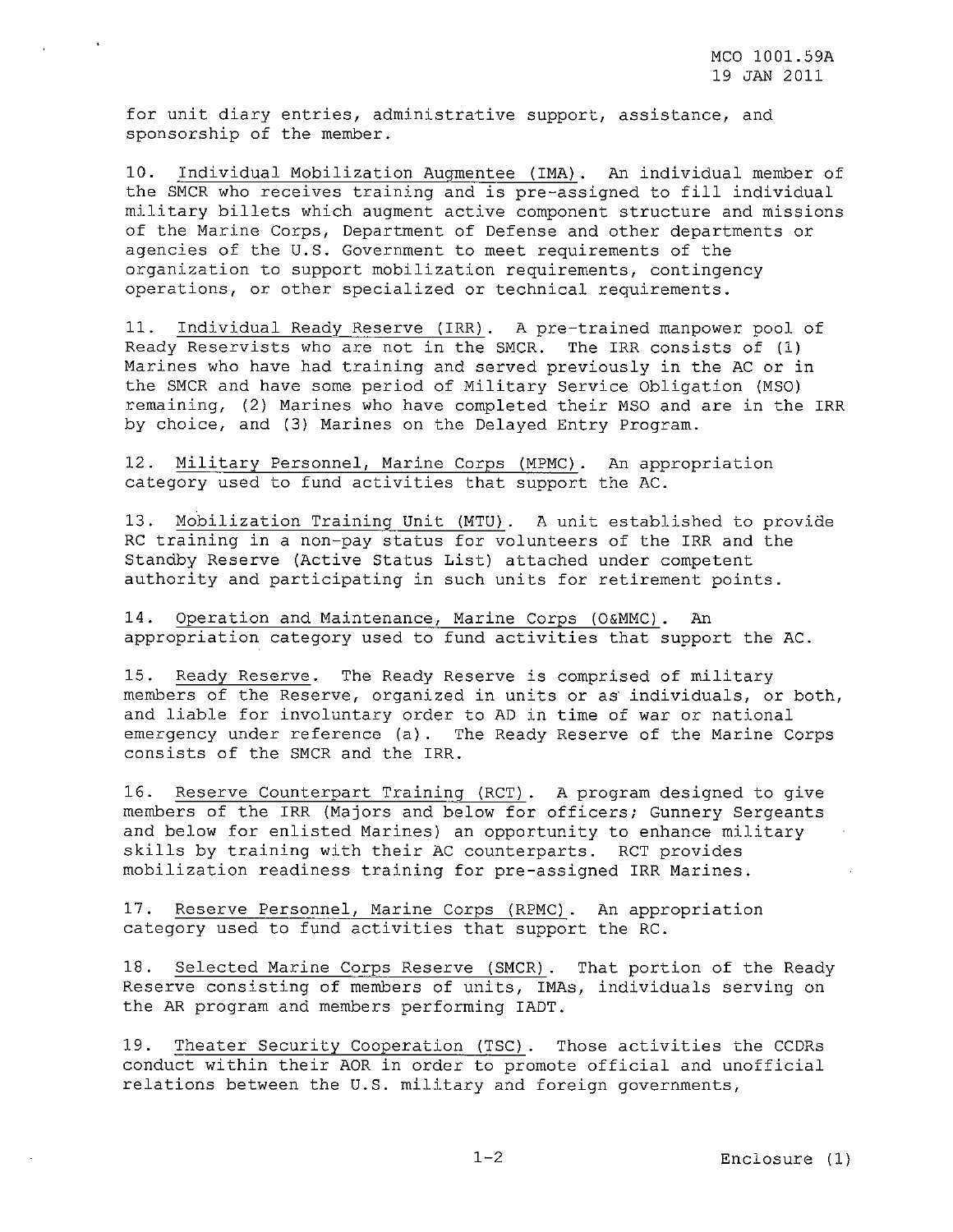international organizations, industries, and people of other nations aimed at furthering **U.S.** national security interests and promoting **U.S.** values abroad. ADOS orders in support of TSC fall into the ADOS AC category. MPMC funding for pay and allowances is provided by the Traditional CCDR Activities (TCA) Operational Sponsor, while O&MMC travel and per diem costs are CCDR funded via direct site fund data.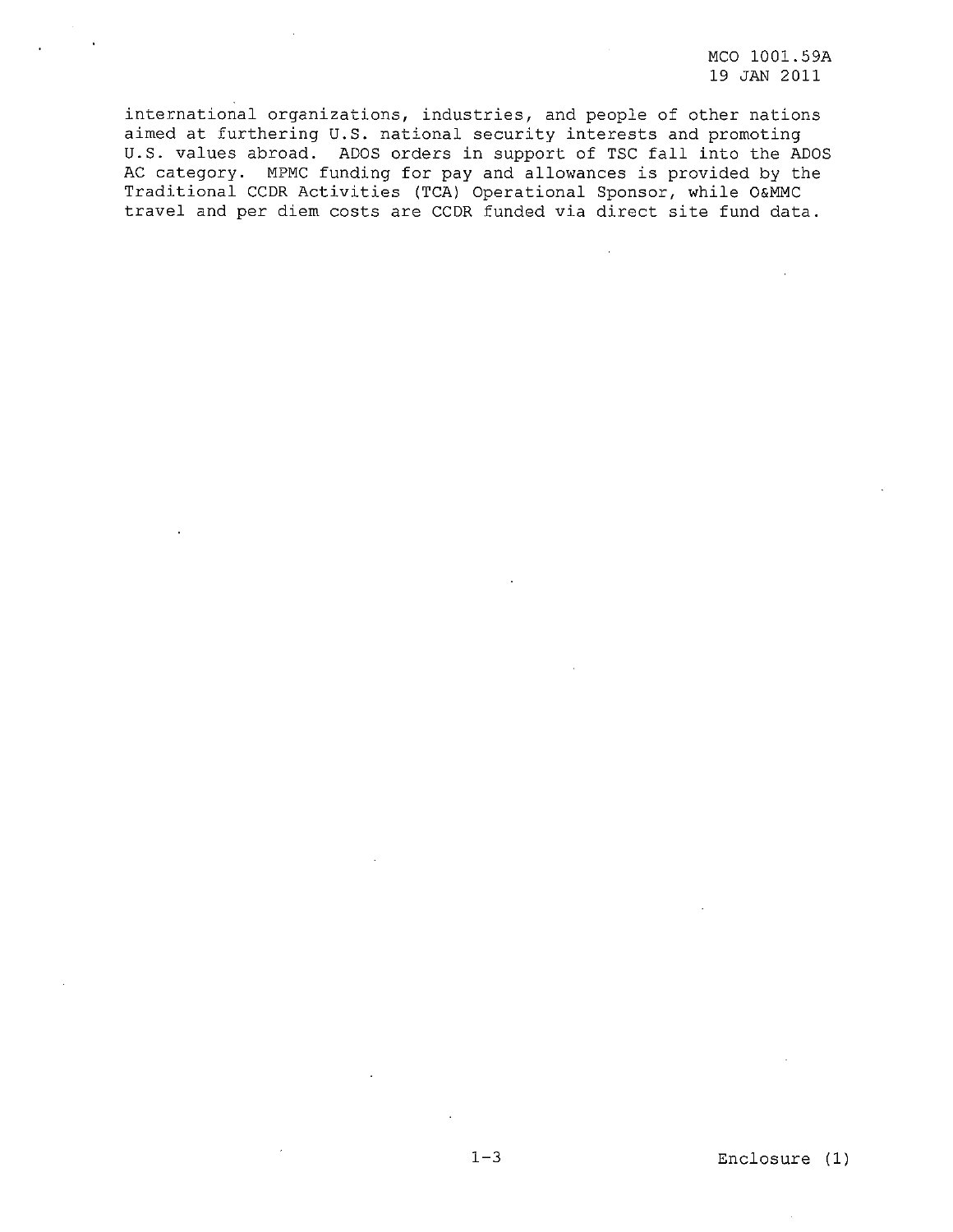#### ADOS Personnel Eligibility Requirements

1. General. This enclosure provides detailed information on the policy, authority, and overarching procedures, and effects associated with the management of RC personnel serving on ADOS.

2. Background. Section 12301(d) of reference (a) provides for orders to AD for RC members with the consent of those members, contingent on the limits established in Section 115 and the protection of Section 12686 of reference (a).

a. Those members on ADOS orders that exceed 1095 days in a 1460-day period count towards the annual authorizations for the AC or AR personnel end strength.

b. Prudent and effective management of Reserve manpower will prevent unintended impacts of statutory restrictions and position the Marine Corps to meet future mission requirements.

# 3. Policy

a. Permission for AD service by a RC member beyond 16 years of AD is granted in accordance with reference (c).

b. ADOS orders resulting in a Marine counting against AC end strength must be approved by the Director, MP.

c. ADOS orders resulting in a Marine counting against AR end strength must be approved by the Director, RA.

d. ADOS orders will not result in <sup>a</sup> member exceeding five years of continuous AD (separations pay criteria is six years) without the approval of the Director, MP for MPMC funded orders or the Director, RA for RPMC funded orders.

e. ADOS orders will not exceed 365 days of continuous **service** without the approval of the Director, RA unless the orders **are in** support of a contingency operation and approved by MMFA.

f. AD service with breaks of <sup>30</sup> days or less is considered continuous AD service.

#### 4. Computation of Cumulative AD

a. In order to determine the total number of AD years the Marine will possess at the end of <sup>a</sup> requested set of orders, commands will add the number of days ADOS being requested to the total number of AD points resident on the Career Retirement Credit Report (CRCR) and divide this total by 365.

(TOTAL AD POINTS + CURRENT ORDERS [INCLUSIVEj/365) <sup>=</sup> ACDU YEARS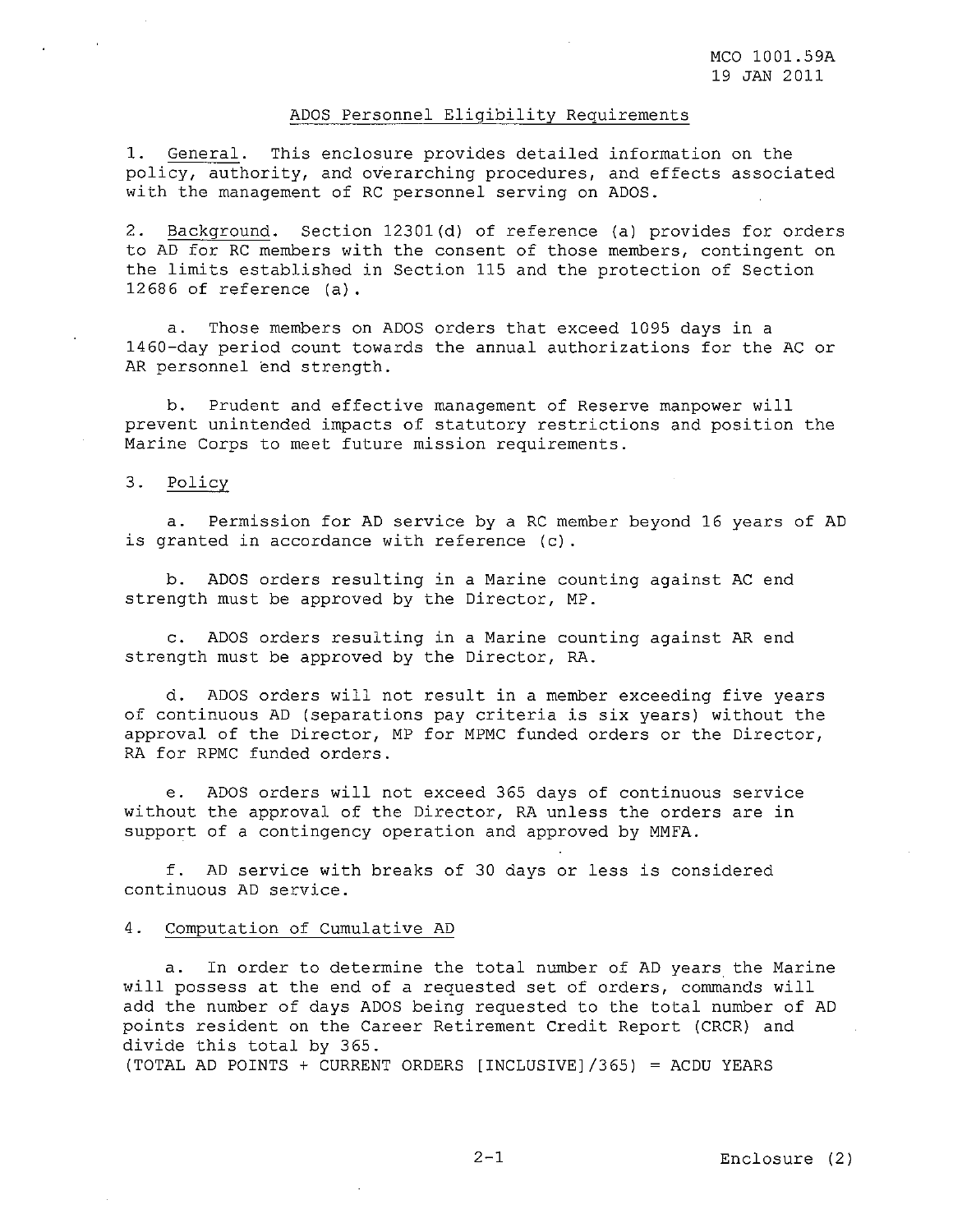b. Per references (b) and (c), this method is the approved formula for computation of cumulative AD under this Order.

5. End Strength Exclusions

a. As previously stipulated, those members exceeding the aforementioned statutory limits count towards AC or AR end strength.

b. However, the following periods of AD are excluded from counting towards the 1095 days:

(1) Active Duty for Training (ADT).

(2) Periods of involuntary AD under Sections l230l(a), l230l(b), 12302, and 12304 of reference (a).

(3) Prior service in the AC.

c. Marines serving on orders that specify <sup>a</sup> period greater than 1095 days in a l460-day period shall be immediately included in AC or AR end strength accounting.

d. The cumulative number of Marines serving on ADOS above the number annually authorized by Congress shall count against AC or AR end strength based on the funding source (MPMC or RPMC respectively) .

e. Commands requesting conventional ADOS orders which will result in a Marine exceeding 1095 days of AD in a l460-day period are required to submit written justification to Director, RA NLT <sup>60</sup> days prior to the effective date of the orders.

f. Commands requesting ADOS-CO orders which will result in <sup>a</sup> Marine exceeding 1095 days of AD in a l460-day period are required to submit justification to Director, MM (MMFA) via the Marine Corps Mobilization Processing System NLT 60 days prior to the effective dateof the orders.

6. Medical

a. Prior to acceptance and initiation of ADOS orders, Marines must be physically fit for duty in accordance with references (h), (i) and  $(j)$ .

b. The member's medical records will be screened by an appropriate medical department representative (MDR) prior to issuing orders<del>.</del>

c. The MDR will determine the type of medical assessment required in accordance with reference (i).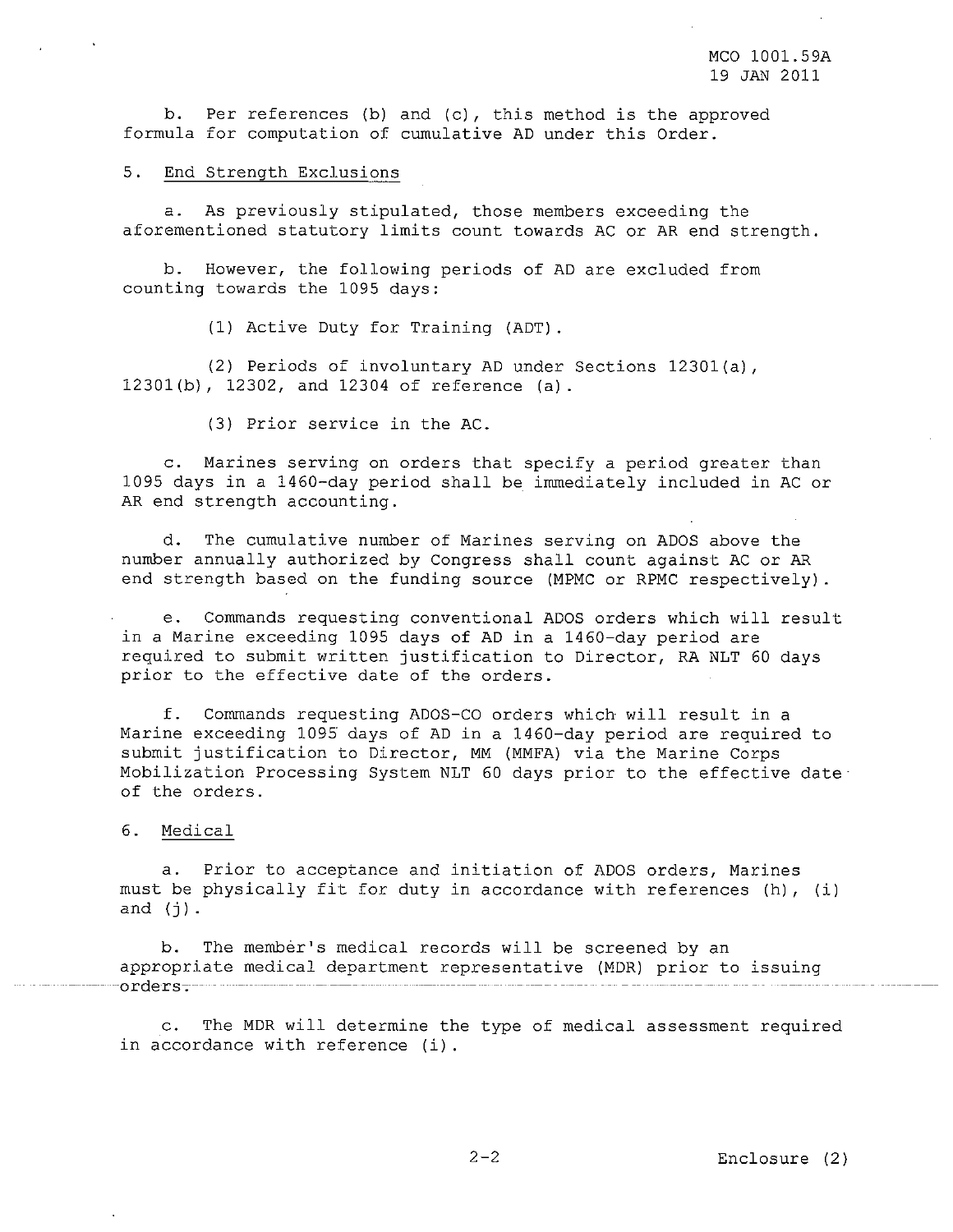d. Members may contact their MDR, unit corpsman, local military medical facility, authorized provider, or administrative command for assistance.

e. Acceptable forms of documentation for physical fitness include <sup>a</sup> Preventive Health Assessment (PHA) completed within the last year and documented in the Medical Readiness Reporting System (MRRS).

f. If <sup>a</sup> PHA has not been completed within the last year, the following forms of documentation are also acceptable:

(1) Form DD 2807-1, "Report of Medical History", completed within the last six months if separated from AD service or SMCR within the last two years, or

(2) <sup>A</sup> complete physical examination completed within the last six months if separated from AD service or the last two years if separated from the SMCR.

g. Marines in the IRR may be brought on ADOS orders without the documentation required in paragraph 6.a. but must complete a PHA, or other approved form of documentation, within ten days of the commencement date of the period of ADOS.

h. Per reference (h), an HIV test must be conducted within <sup>12</sup> months of executing ADOS orders of 30 days or more and entered in the Marine Corps Total Force System (MCTFS).

i. Pregnant Marines desiring to perform ADOS must comply with the provisions contained in reference (k).

## 7. Physical Fitness

a. SMCR Marines who request to perform ADOS must meet Marine Corps height and weight standards and the physical fitness requirements of reference (j), or have already been assigned to the Body Composition Program (BCP) , prior to receiving orders.

IRR Marines receiving ADOS orders that are found to exceed the standards of reference (j) will be placed on BCP by the GFC.

# 8. Service Limitations

<sup>a</sup> Marines are not eligible for ADOS orders that would result in AD service within 30 days of the individual's mandatory removal date, end of contract, or approved date of retirement in accordance with reference (g).

b. If necessary, enlisted Marines shall re-enlist prior to acceptance of orders in order to satisfy this requirement.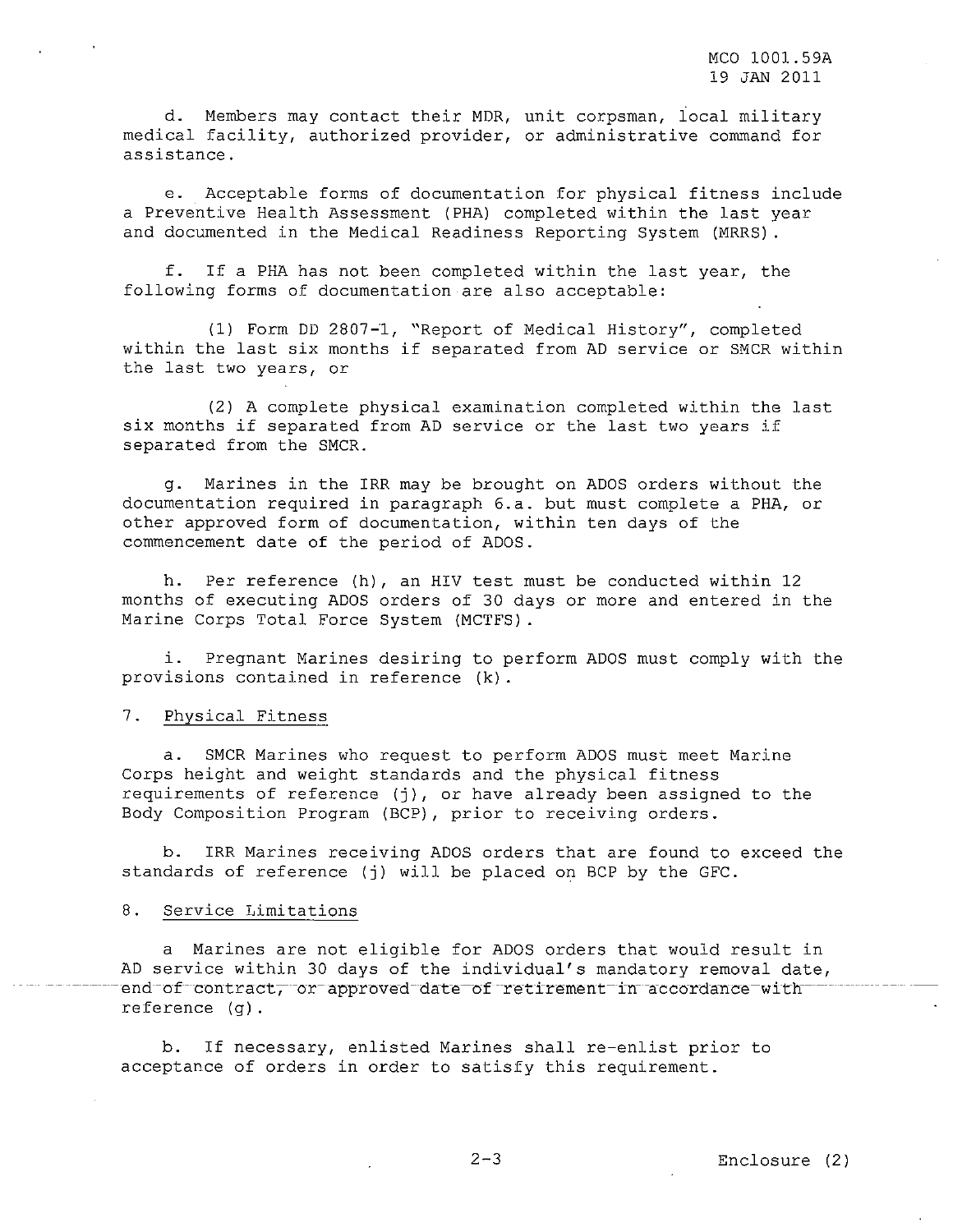9. Separations Pay Screening. To ensure visibility and manage expectations regarding the potential payment of separations pay, all orders in MROWS in excess of five years of consecutive AD, including breaks of less than 31 days, will be screened by Director, MM (MMFA) for Contingency Operations (MPMC) funded orders, Director, MP (MPP-40) for MPMC funded orders, and Director, RA for RPMC funded orders.

#### 10. Additional Personnel Requirements

a. RC Marines must be satisfactory participants in the SMCR, IMA, or IRR.

b. ADOS shall not be considered a substitute for annual unit training requirements.

c. Marines desiring to perform ADOS shall clearly understand that the ADOS assignment is temporary and there is no entitlement, express or implied, for continued ADOS assignments, AD retirement, or other **career incentives.**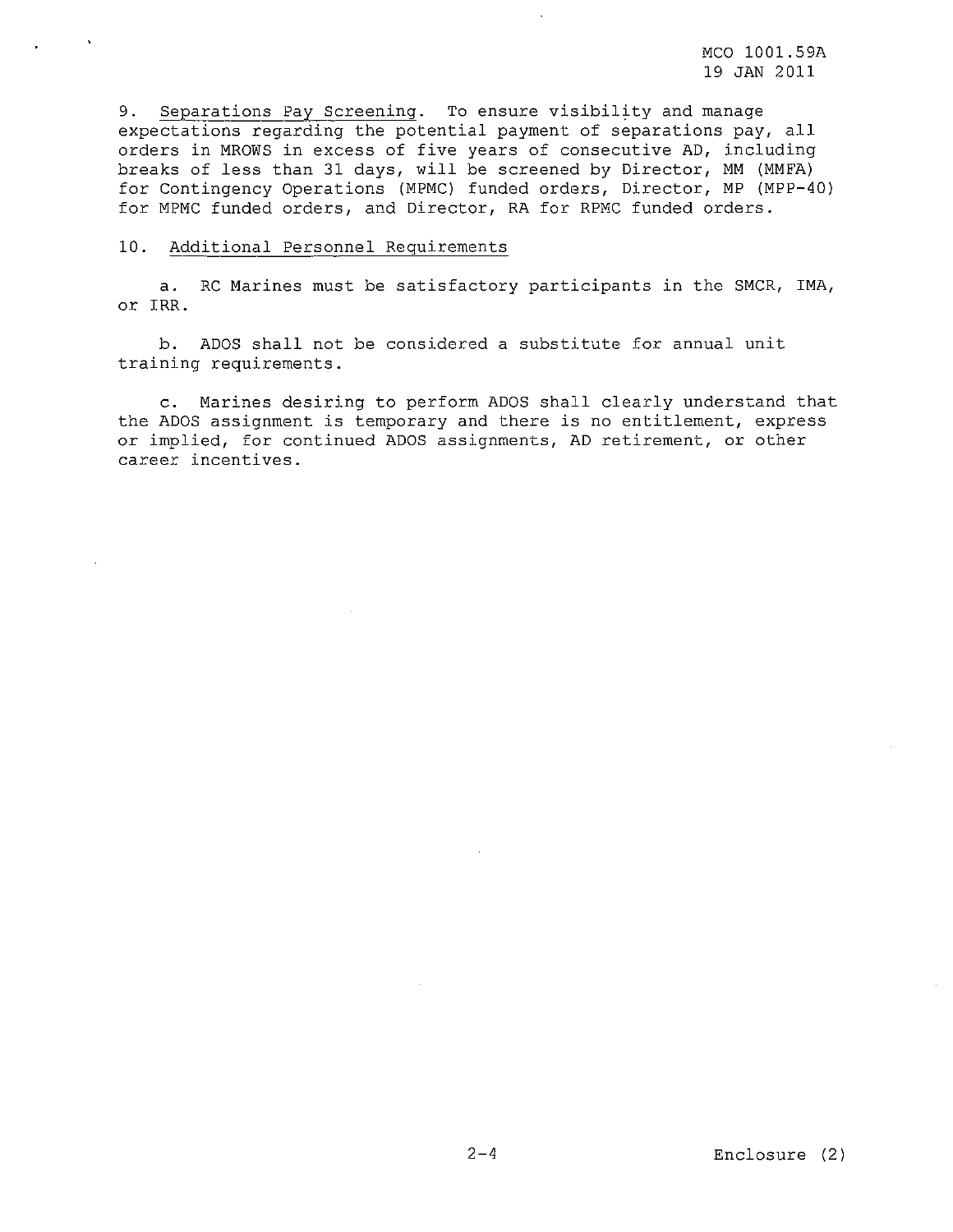# Program Administration

1. General. This enclosure provides detailed information on the orders writing, entitlements, administration, and release from AD for ADOS personnel.

## 2. Initiating Orders

a. ADOS-AC and ADOS-RC

(1) Individual Marines request orders via their parent command, GFC, or Operational Sponsor who will determine what type of orders meets the requirement: ADOS-AC, ADOS-RC, or ADOS-CO.

(2) The gaining command must clearly articulate billet requirements, duties, special qualifications, experience necessary, level of security clearance, location of duty assignment, and the unit POC information in the orders request submission.

(3) Commands may approve ADOS-AC and ADOS-RC up to 365 days, based on the ADOS budget provided via their respective Operational Sponsor and Director, RA.

(4) Requests for ADOS orders shall be submitted via the chain of command to the appropriate funding source at least 30 days prior to the effective date.

(5) Orders exceeding 365 days continuous AD (conventional ADOS), end strength exclusions, or five years continuous AD (including mobilization) require submission at least <sup>60</sup> days prior to the effective date for screening by DC M&RA.

(6) Per reference (c), requests for orders which will result in the Marine exceeding 16 years of active service require submission at least <sup>60</sup> days in advance.

(7) Upon approval, the orders writing authority will promptly issue orders to provide the member ample opportunity for employer notification or PCS coordination. .

(8) Additional requirements for ADOS-AC or ADOS-RC that exceed the previously budgeted amount for the command must be identified to Director, RA for approval.

b. ADOS-CO. All requests for ADOS-CO orders must be routed through Director, MM (MMFA).

3. Orders to Active Duty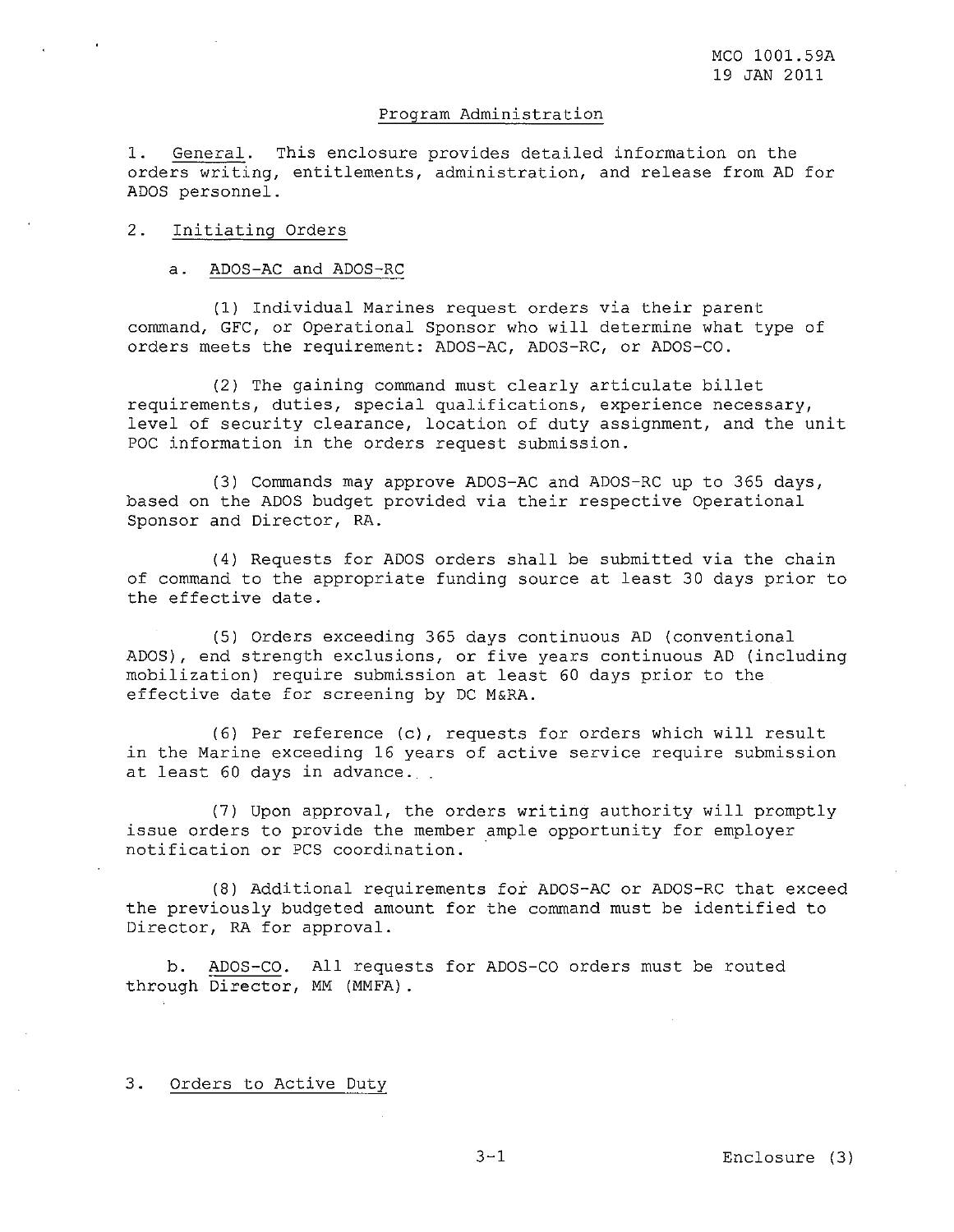a. ADOS orders will be generated using the Marine Reserve Orders Writing System (MROWS).

b. In accordance with reference (h), Marines without official orders are not authorized to perform ADOS.

c. Requesting organizations are not authorized to bring an individual on AD without orders.

d. Commands without access to MROWS may request MROWS support from the next higher headquarters with MROWS capability.

e. If <sup>a</sup> request must be submitted manually, <sup>a</sup> NAVMC 11350 will be completed and forwarded via the chain of command.

f. ADOS requests for SMCR Marines will be submitted to the member's Commanding Officer/Officer-In-Charge/lnspector-Instructor.

g. Higher or adjacent commands interested in placing any SMCR or IMA on ADOS orders, from outside their parent command, are responsible for coordinating with the individual Marine's chain of command prior to issuing orders.

h. ADOS requests for Reserve General Officers will be submitted to Director, MM (MMSL).

i. Conventional ADOS is not <sup>a</sup> means to circumvent the Individual Augment (IA) or Service Augment (SA) approval processes when ADOS-CO orders would be more appropriate.

j. Per reference (1), ADOS-CO requests for lA's will be submitted to Director, MM (MMFA) at least <sup>60</sup> days prior to the effective date. Requests submitted less than 60 days prior to the effective date must provide justificiation as to why the <sup>60</sup> day window was not met.

k. Upon commencement and completion of the ADOS period, report the appropriate unit diary entries per references (h) and (m) and ensure that the correct component code is reported in MCTFS in accordance with reference (m) and enclosure (5).

1. Failure to properly identify the correct component code for the various types and duration of ADOS in MCTFS may misrepresent end strength accounting.

m. Contingency-related entitlements, to include education, income replacement, transitional health care, and other benefits are not authorized for members serving on conventional ADOS orders.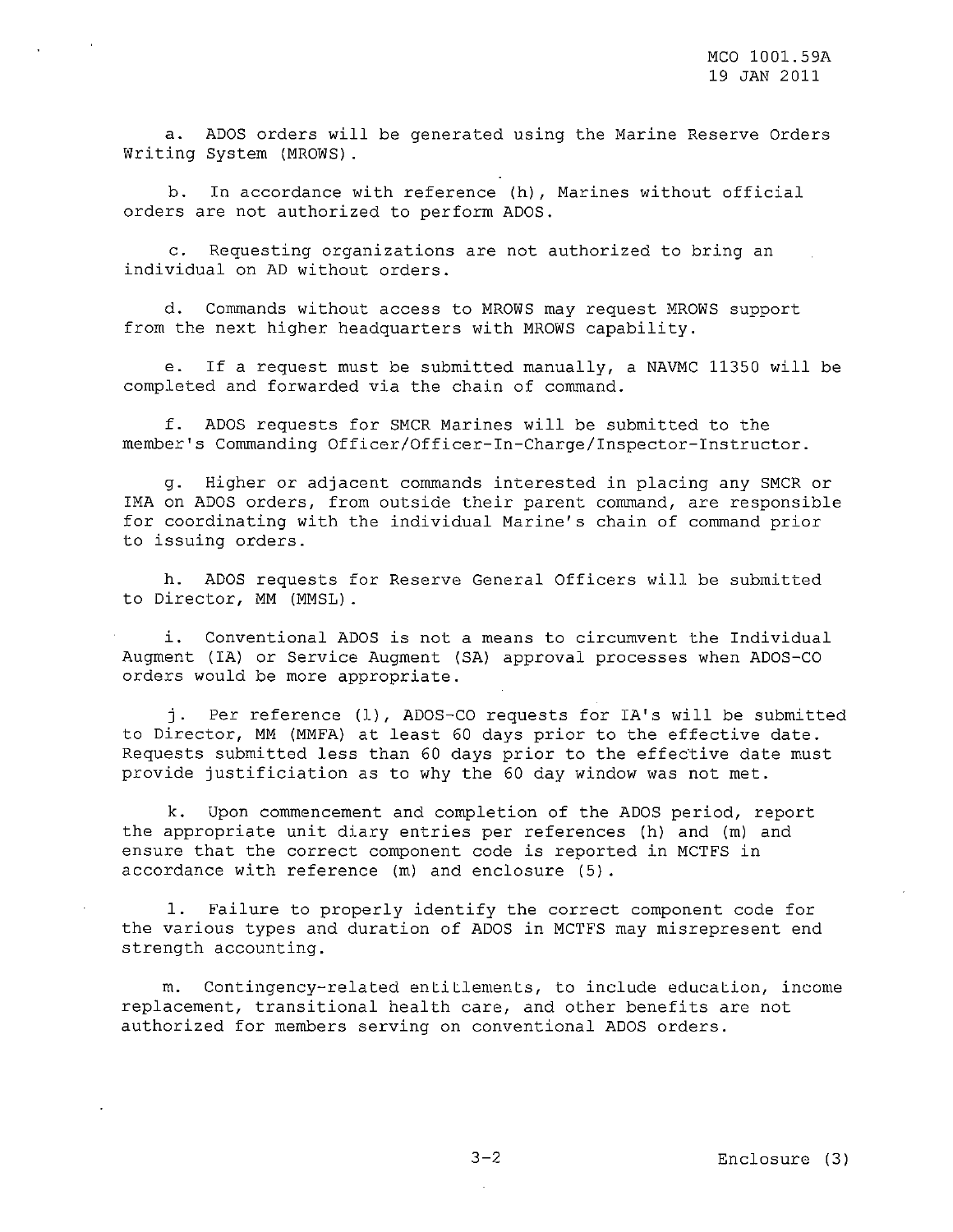n. Commands requesting ADOS-AC (MPMC and O&MMC) will provide the orders writing authority with direct fund citation data to cover the travel and per diem costs.

o. If another Service provides this funding, the requesting command will also provide the contact information (address, phone) for the cognizant finance officer to facilitate settlement of travel upon completion of orders.

p. u.S. Marine Corps Forces (MARFORs) requesting ADOS-TSC orders will provide the issuing authority with the supported Combatant Commander direct fund citation data for travel and per diem purposes.

q. Funding for subsequent assignment of Reserve personnel to Temporary Additional Duty (TAD) while performing ADOS must be provided by the gaining command.

#### 4. Pay and Entitlements

a. RC member pay, allowances, and entitlements, as prescribed by reference (n), are affected by ADOS tour length in accordance with reference (e).

b. Personnel assigned to ADOS for 180 days or less rate per diem, travel, and Basic Allowance for Housing (BAH), if otherwise entitled by the JFTR.

c. Assignments at one location may not exceed 180 consecutive days with per diem. The following stipulations apply:

(1) Personnel requesting orders with per diem beyond 180 consecutive days must take a 3l-day break in between orders.

(2) In rare cases, per diem, in lieu of PCS orders in excess of 180 days, may be approved by DC M&RA.

(3) Requests for per diem in excess of 180 days require detailed justification of operational necessity and must be submitted to Director, MM (MMIA).

(4) Issuance of TAD orders for 180 days, with <sup>a</sup> break of less than 31 days, followed by another set of TAD orders at the same geographical location is not authorized if the known, or reasonbly anticipated, TAD duration was in excess of <sup>180</sup> days when the intitial order was issued.

d. Director, RA approval and tracking is required for conventional ADOS orders (other than for training) of 181 consecutive days or more. The following stipulations apply: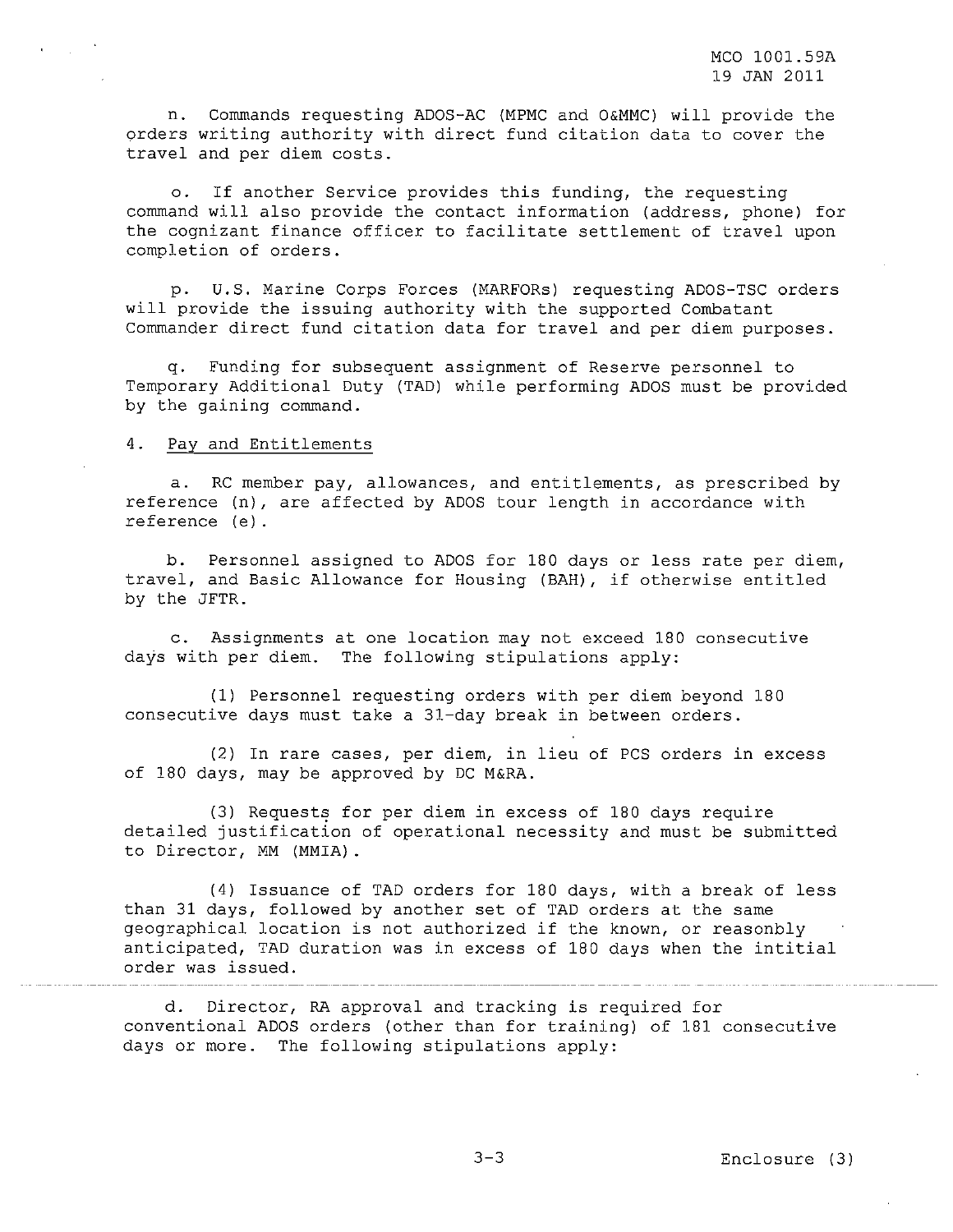(1) Per reference (e), members on Continental United States (CONUS) based ADOS~AC/RC orders of 181 consecutive days or more rate Permanent Change of Station (PCS) orders and are not entitled to per diem at the duty location, except while in <sup>a</sup> travel status.

(2) Per reference (e), members on Outside CONUS (OCONUS) based ADOS-AC/RC orders have differing PCS requirements based on country of destination. Appendix Q of reference (e) provides amplifying guidance related to PCS stipulations.

(3) Per reference (e), no-cost PCS orders may be authorized for ADOS executed within a reasonable commuting distance.

(4) Per reference (e), ADOS personnel executing PCS are authorized movement of household goods, temporary storage, and dependent travel.

e. Family Separation Allowance (FSA) may be authorized for members on AD in excess of 30 days in accordance with reference (n) when dependent PCS travel is not authorized.

f. Per reference (s), members on AD for 31 consecutive days or more must enroll in TRICARE Prime, while TRICARE standard coverage is automatically provided for the member's dependents.

(1) Members may elect to enroll dependents in TRICARE Prime or TRICARE Prime Remote (TPR).

(2) Enrollment of dependents in TRICARE Prime and TPR is based on the "20th of the month rule" for coverage to begin the 1st day of the following month.

g. Per Section 12731 of reference (a), for AD service performed after <sup>28</sup> January 2008, the age <sup>a</sup> member is eligible to receive nonregular retired pay is reduced by three months from age <sup>60</sup> for every aggregate of 90 days of AD service performed within a FY.

h. Per reference (n), "In Progress Payments" are paid to all Marines performing ADOS between 12 and 30 days.

i. Additional ADOS-CO entitlements. Upon mobilization authority, DC M&RA (MMFA) will provide additional guidance regarding contingency operation entitlements. These include, but are not limited to the following:

(1) Per diem in excess of 180 days as authorized by SECNAV subject to restrictions established by DC M&RA (MMFA).

(2) TRICARE coverage up to <sup>180</sup> days prior to orders start date upon receipt of delayed-effective-date AD orders and 180 days after

3-4 Enclosure (3)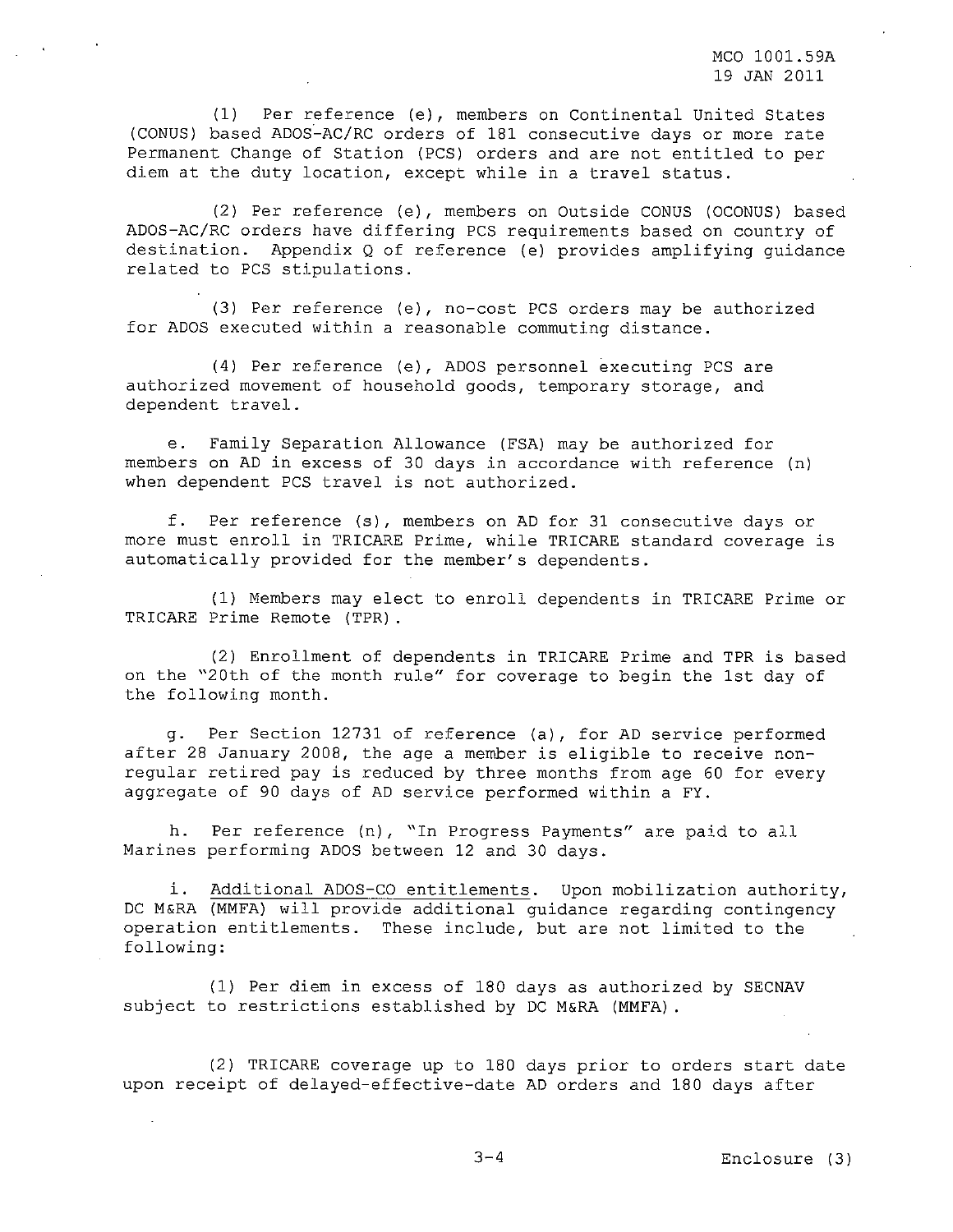orders termination date for Marines who complete at least 30 consecutive days of AD in support of contingency operations.

(3) Per reference (a), Chapter 1607, Reserve educational assistance is authorized.

#### 5. Release from Active Duty

a. Because ADOS is <sup>a</sup> volunteer program, upon request, and subject to approval by the commander, Marines may terminate orders early with a minimum of two weeks notice given to the command.

b. Commanders may terminate a Marine's orders early, provided that the Marine is given <sup>a</sup> minimum of two weeks notice.

c. Reference (g) provides actions required of Marines separating upon conclusion of ADOS orders.

d. Marines performing ADOS orders of 31 days or more will have a NAVMC 11060, "Separation/Travel Pay Certificate", prepared by the Consolidated Personnel Administration Center (CPAC) or Installation Personnel Administration Center (IPAC) to direct separation payments.

Note: all Marines serving on ADOS-CO orders will receive <sup>a</sup> NAVMC 11060 for service that is greater than 24 hours.

e. Marines performing ADOS orders of 90 days or more will receive a DD214, "Certificate of Release or Discharge from Active Duty."

Note: all Marines on ADOS-CO will receive <sup>a</sup> DD214 for service that is greater than 24 hours.

f. Per reference (g), Marines performing more than six years of continuous AD service may be eligible for involuntary separation pay provided their "unqualified" written request for further AD was not approved by DC M&RA. Only those requests that specify that the member is willing to accept any assignment by the Commandant of the Marine Corps (CMC) will be considered "unqualified."

(I) Conventional ADOS. Submit an Administrative Action (AA) Form (NAVMC 10274) via the chain of command to Director, RA no less than six months prior to the orders termination date.

(2) ADOS-CO. Submit an AA form via the chain of command to Director, MM (MMFA) no less than six months prior to the orders termination date.

(3) If the Marine is denied further service, the servicing Personnel Administration Center (PAC) will submit the completed AA form as source documentation for payment of separation pay by the appropriate disbursing office in conjunction with the-NAVMC 11060.

3-5 Enclosure (3)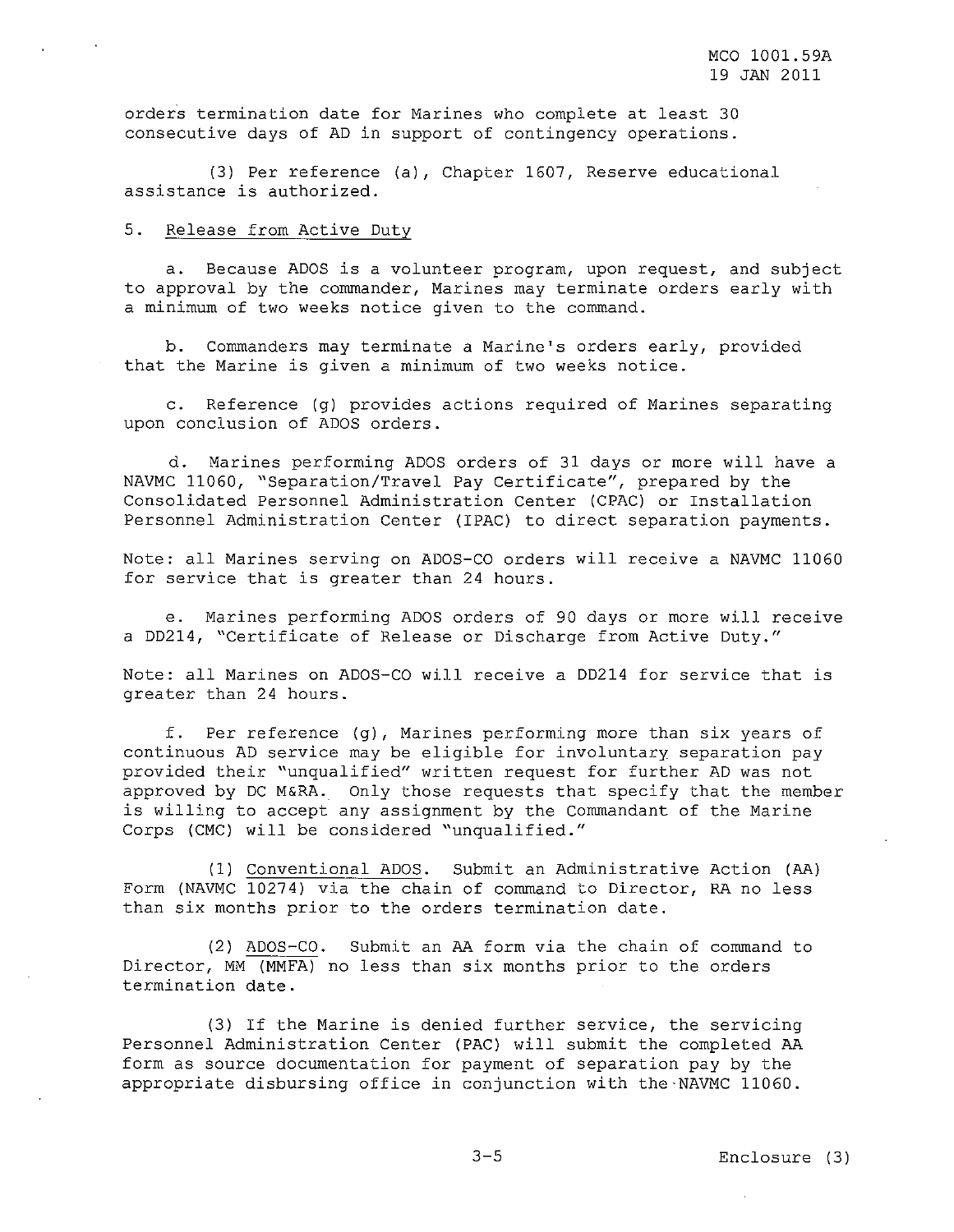g. In accordance with references (n) and (u), leave accrued during ADOS will be accommodated within the term of the ADOS orders or may be sold back upon release from AD.

(1) Members serving on conventional ADOS may sell back accrued leave at the conclusion of their orders for periods of service in excess of 30 days up to 365 days without affecting the career cap of 60 days.

(2) Members serving on conventional ADOS in excess of 365 days who elect to sell back accrued leave at the conclusion of the period of ADOS will have such leave count against the career cap of 60 days.

(3) Members serving under ADOS-CO may sell back accrued leave at the conclusion of the period of ADOS-CO regardless of the duration of the orders without affecting the career cap of 60 days.

(4) Leave may be carried forward between consecutive orders provided there are no breaks of service greater than 24 hours.

(5) Per reference (h), extension of orders to execute accrued leave will not be approved.

h. Travel claims shall be liquidated in accordance with reference (e) .

(1) Conventional ADOS Orders for 30 days or less will be settled by the Finance Office supporting the SMCR member's parent command. In the case of IMA and IRR Marines, the claims are settled by MFR/MOBCOM who retain administrative control of these personnel.

(2) Claims for orders exceeding 30 days are settled by the-Finance Office serving the installation where the duty was performed.

Note: ADOS-CO orders are settled by the MOBCOM Finance Office.

(3) Claims for travel involving other Service or agency funding will be forwarded to the appropriate non-USMC finance office for settlement of associated travel and per diem.

(4) ADOS-CO partial and final travel claims must be submitted to the Marine Corps Reserve Activation Travel Section (MCRATS) under the Mobilization Command (MOBCOM) Finance Office.

i. Per reference (0), Reserve Marines in the grade of sergeant or above conducting ADOS require submission of fitness reports in accordance with the following criteria:

(1) SMCR members who have orders to perform ADOS away from their parent unit or under <sup>a</sup> different RS for 31 days or longer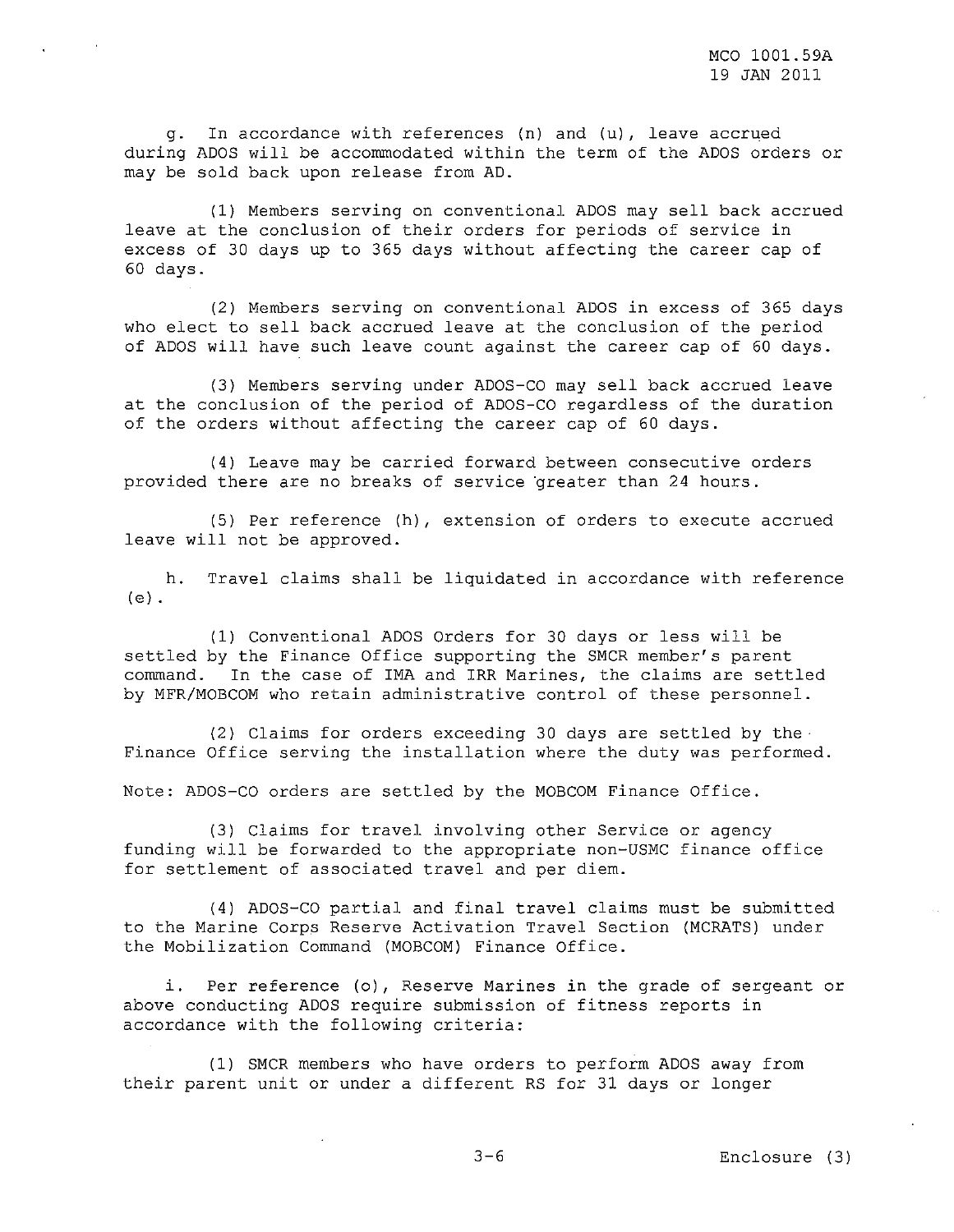require submission of a To Temporary Duty (TD) fitness report to cover the period from the end date of the Marine's last report to the day before the Marine goes to temporary duty.

(2) SMCR members completing a period of ADOS of 31 days or longer require a From Temporary Duty (FD) fitness report upon completion of the period of AD unless the reporting senior (RS) remains the same, in which case the RS is required to comment on the period of ADOS in the next reporting occasion.

(3) IRR Marines completing a period of ADOS of 31 days or longer require a Change of Status (CS) fitness report upon completion of the period of AD.

(4) Members of the SMCR and IRR completing a period of ADOS of 12-30 days require a Reserve Training (RT) fitness report. Reporting seniors may omit the RT report for reservists performing ADOS if they write the Marine's annual reserve report. When this occurs, the RS must include observations of the Marine's performance during annual Reserve training in the next reporting occasion. Section I directed comments apply.

j. Per reference (p), Marines in the grade of corporal or below completing ADOS orders of 31 days or greater require an ADOS RT proficiency and conduct marking upon being released from AD.

k. Physical Examination. Prior to being released from a period of AD, each Marine must complete a separation physical or medical release. The type of physical or medical release is contingent upon the duration of the period of duty and as set forth in paragraph (6) below.

# 6. Medical

a. Prior to serving on ADOS, the member must complete the medical requirements listed in enclosure (2) of this Order.

b. The member must sign the physical fitness certification resident in the orders acknowledging that the member is responsible for the accuracy of the fitness for duty statement under the UCMJ.

c. While on ADOS, it is the member's responsibility to report injuries via the chain of command as soon as they occur.

# d. Prior to Completion of Active Duty

(1) Duty for 90 Days or Less

(a) A Marine on ADOS for 90 days or less should date and sign an SF-600 entry certifying that he or she did not incur any disabling injury or illness while on AD.

3-7 Enclosure (3)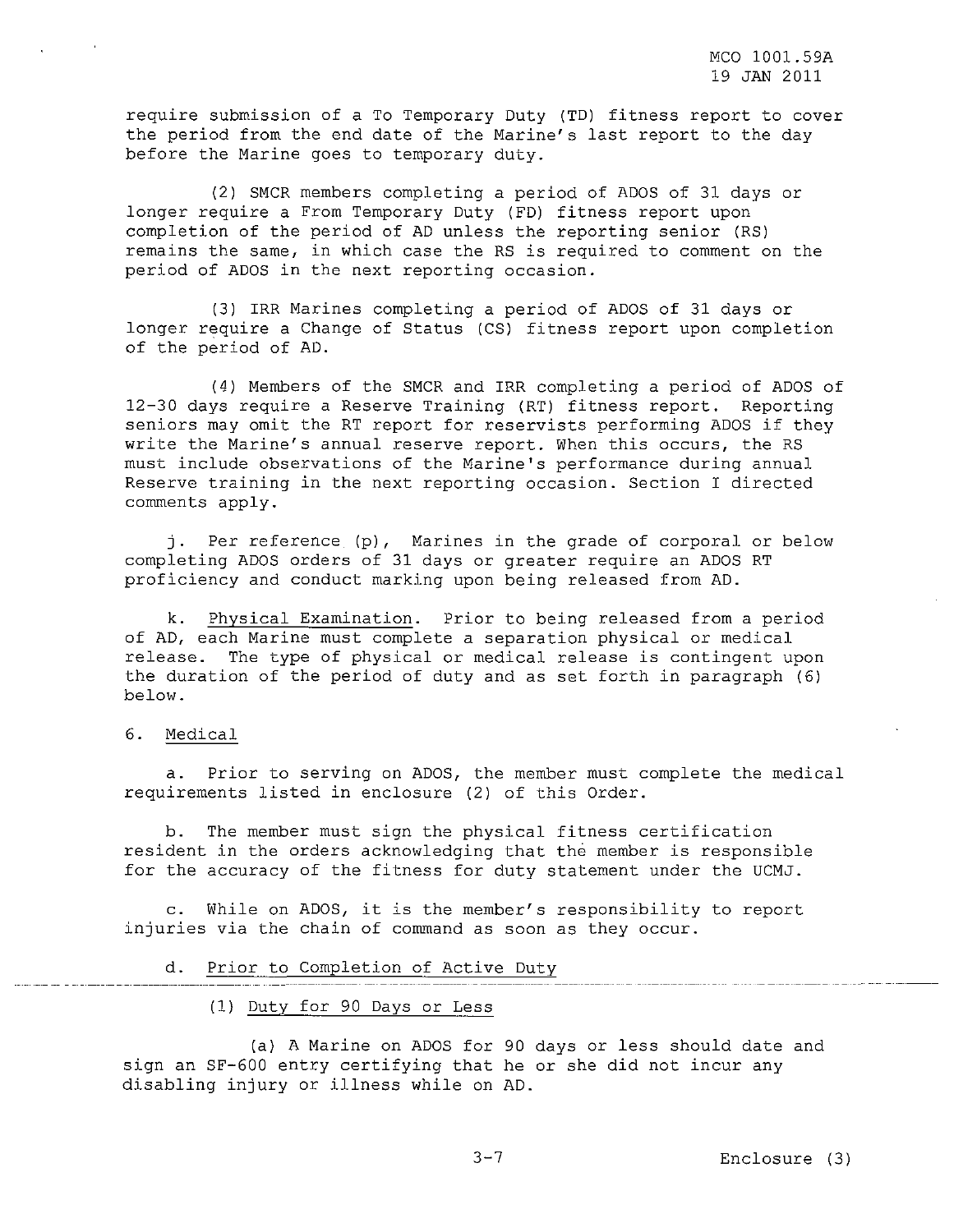(b) Refusal to sign this statement will not delay separation.

# (2) Duty Greater Than 90 Days

(a) A Marine on ADOS for a period of greater than 90 days must receive a complete medical examination prior to release from AD.

(b) Any changes in the member's physical condition should be appropriately annotated.

(c) Non-compliance with or scheduling delays in completing the pre-release physical shall not be the basis for a delay in the separation process.

e. Line of Duty

#### (1) Duty for Less Than 31 Days

(a) When <sup>a</sup> Marine is injured while on ADOS orders and the period of duty specified in the Marine's orders is less than <sup>31</sup> days, the Marine is required to be released from AD at the end of the orders period.

(b) Per reference (q), a Line of Duty (LOD) request must be submitted to CMC Wounded Warrior Regiment (WWR)/Reserve Medical Entitlements Determination (RMED) via the Marine Corps Medical Entitlements Data System (MCMEDS) to review, approve/disapprove, track, and manage LOD benefits throughout the Disability Evaluation System (DES) process.

(2) Duty for 31 days or more. Members injured while on ADOS orders in excess of 30 days whose injuries are not resolved before their EAS, and who elect to be released from AD vice being placed on medical hold, may request LOD benefits via their Reserve unit chain of command.

# f. Medical Hold

(1) If <sup>a</sup> Marine incurs an illness or injury, or aggravates an existing injury, while on ADOS for 31 days or more and the member elects to be placed on medical hold, the command to which the Marine is assigned/attached will submit the request for medical hold to WWR.

(2) If approved by WWR all appropriate unit diary entries will be made in accordance with reference (m) by WWR.

(3) Because the funding and strength category changes when a Marine on ADOS is placed on medical hold, OpSponsors and gaining commands must inform the original order writing authority so they can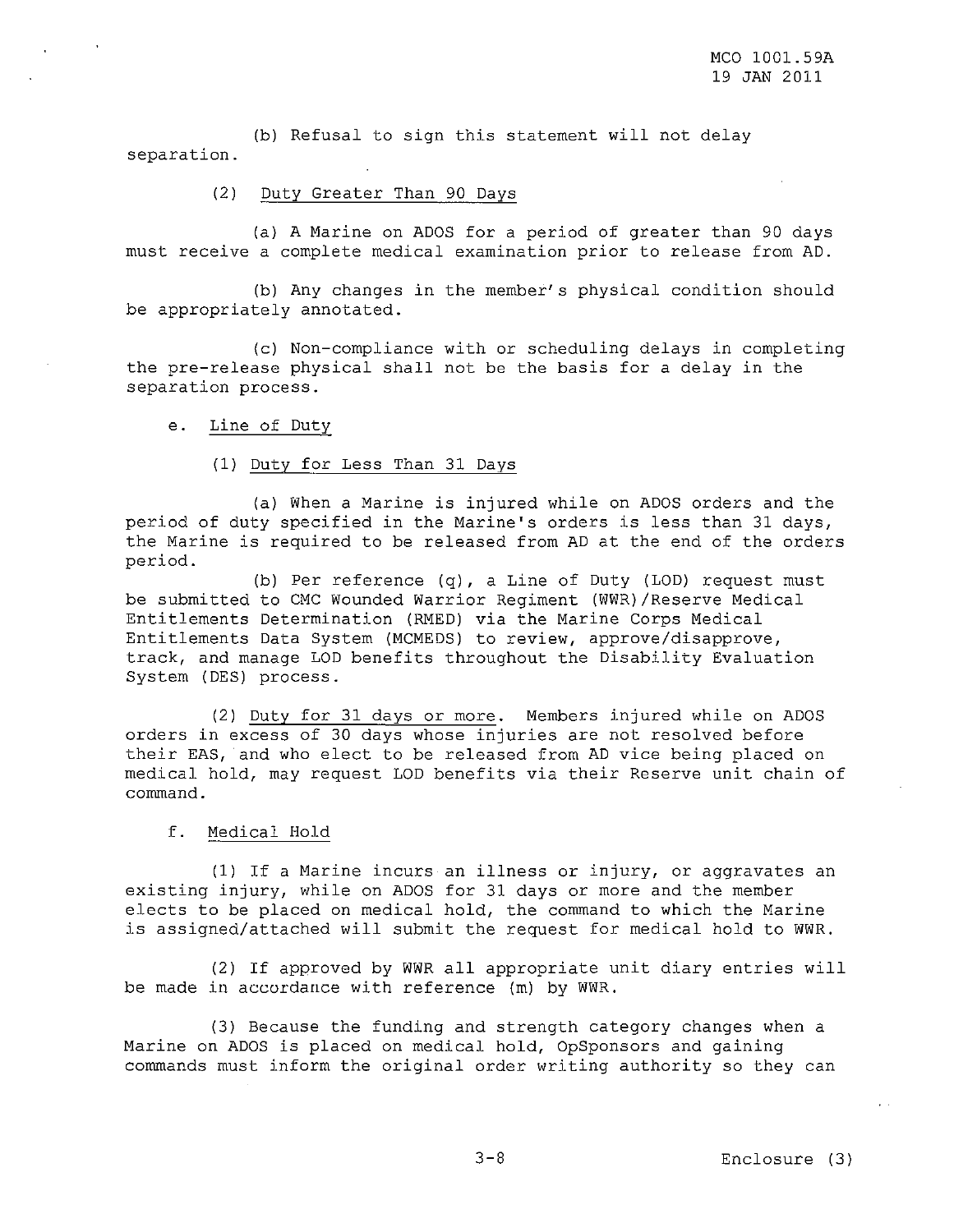issue <sup>a</sup> modification to reflect accurate accounting of ADOS funds, operational support duty strength, and notify Director, RA.

(4) The effective date of the modification will be the date the Marine was placed on medical hold.

(5) If the original orders authorized per diem, per diem may continue while in <sup>a</sup> medical hold status.

(6) Marines on medical hold are not authorized to receive per diem in excess of 180 days without approval from DC M&RA (MMIA).

(7) Command Notification to WWR ensures proper tracking and disposition by a Medical Evaluation Board (MEB) and Physical Evaluation Board (PEB) , if necessary.

(8) The Marine may choose to be separated and referred to the Veteran's Administration for treatment.

(9) Upon determination by <sup>a</sup> competent medical authority that the Marine is fit for duty, the original order writing authority and Director, RA must again be notified to terminate medical hold orders.

(10) If the Marine is unfit for duty, the Marine will be separated or medically retired in accordance with reference (g).

### 7. Legal

a. In accordance with reference (t), Marines on ADOS are subject to the UCMJ.

#### b. Jurisdiction

(1) The gaining commander has the authority to take legal action as authorized in the UCMJ with regard to a Reserve Marine on AD pursuant to ADOS orders.

(2) Authority to execute courts-martial and administer nonjudicial punishment (NJP) is subject to the limitations contained in references  $(g)$ ,  $(h)$ ,  $(r)$ , and  $(t)$ .

# c. Legal Hold

(1) A Reserve Marine on AD pursuant to ADOS may be placed on legal hold in accordance with reference (g).

(2) It is the responsibility of the gaining command to notify the Marine and run the appropriate unit diary entry indicating that the enlisted Marine is placed on legal hold.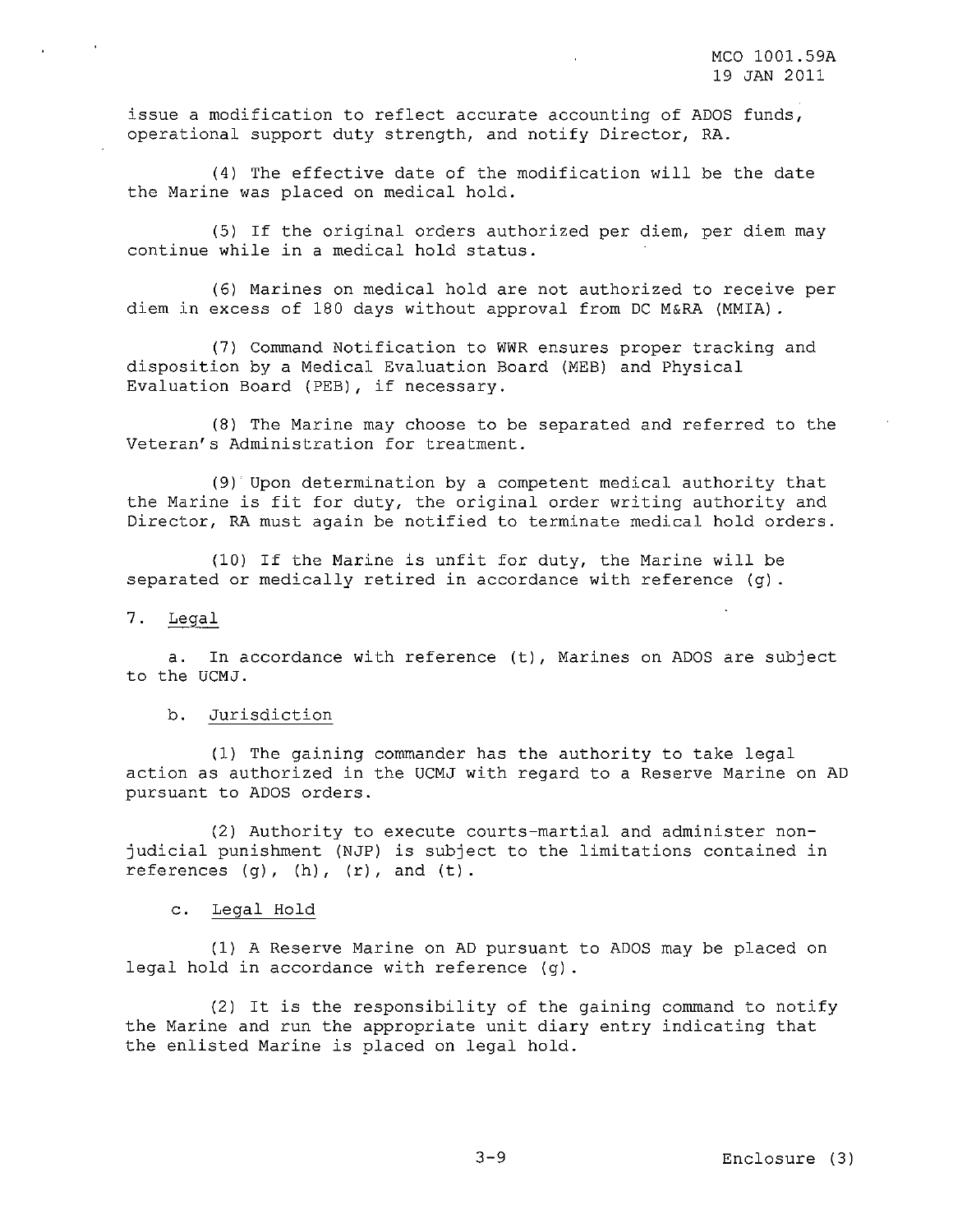(3) For officers, the gaining command is responsible for coordinating with their servicing MISSO to have the appropriate unit diary entry run.

(4) The pay group from which the orders are funded will not change when <sup>a</sup> Marine is placed on legal hold.

(5) The gaining command must inform the Operational Sponsor or parent command when <sup>a</sup> Marine serving on ADOS orders is placed on legal hold so that the Operational Sponsor may accurately account for their ADOS funds and initiate any required orders modifications.

**d.** A Marine may be involuntarily ordered to AD when an offense committed under the UCMJ is discovered after release from ADOS.

**e.** Per refernce (r), paragraph 0123, Officers exercising general courts-martial convening authority (GCMCA) have the authority to involuntary recall <sup>a</sup> Reserve Marine for NJP, Article <sup>32</sup> (UCMJ) investigation, or trial by court-martial if no confinement is being considered. When confinement is <sup>a</sup> consideration, the GCMCA may request that the Secretary of the Navy direct the involuntary recall of a Reserve Marine.

**f.** command using the same funding source in effect at the time the offense was committed. Involuntary recall orders will be funded by the gaining

**8.** Training. Marines performing ADOS for more than 30 days are required to conduct annual training with the gaining command unless otherwise exempted by the Commander.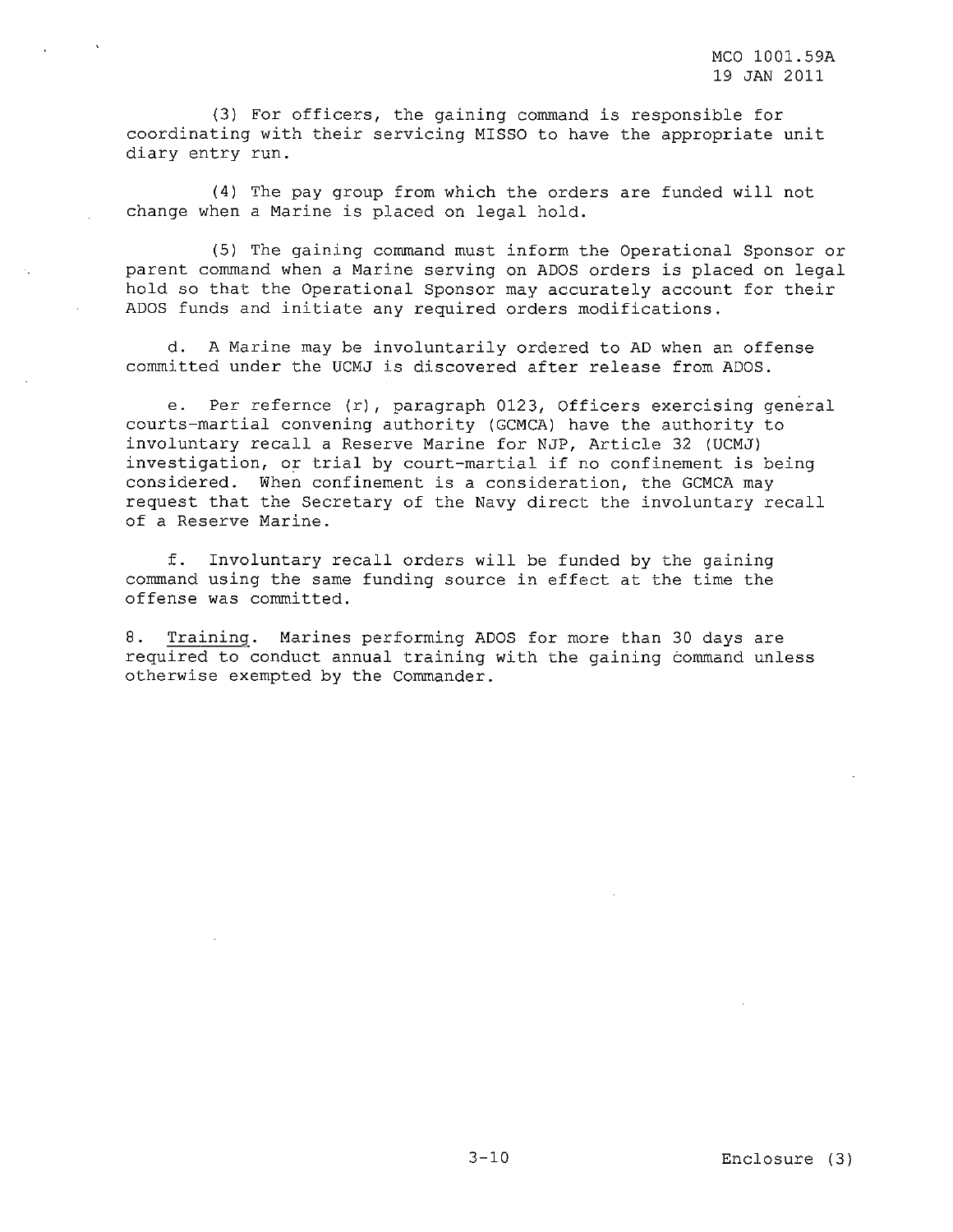#### ADOS Budget Working Group

1. General. The Director, RA is responsible for sponsoring the ADOS Budget Working Group (ABWG) meeting each FY to formulate and prioritize funding requirements for the current mid-year review and the upcoming budget submission for the next FY.

2. Purpose. This enclosure provides detailed information on the overarching authority, procedures, and conduct of the ABWG.

### 3. Background

a. The ABWG is conducted annually during the 2nd Quarter of the FY.

b. Organizations requiring ADOS support submit requirements and justifications annually in accordance with the ABWG convening MARADMIN.

c. There are two functions of the ABWG.

(1) To conduct a mid-year review of current FY.

(2) To prioritize requirements and recommend allocation of anticipated funding for the upcoming FY to DC M&RA.

4. Board Composition. Voting members include the designated OpSponsors approved by DC M&RA and as delineated in the ABWG MARADMIN.

#### 5. Board Proceedings

a. Current FY

(1) OpSponsors brief all remaining funds and unfunded requirements.

(2) Prioritize all unfunded current year deficiencies.

(3) Reallocate operational sponsor unplanned/unexecuted funds based upon prioritized current year deficiencies.

b. Subsequent FY

(1) OpSponsors brief command requirements for the upcoming FY.

(2) Prioritize all requirements and tentatively allocate upcoming FY budget amounts based on anticipated funding.

c. Forward ABWG recommended current and subsequent FY funding and prioritization to the Director, RA for approval or disapproval.

4-1 Enclosure (4)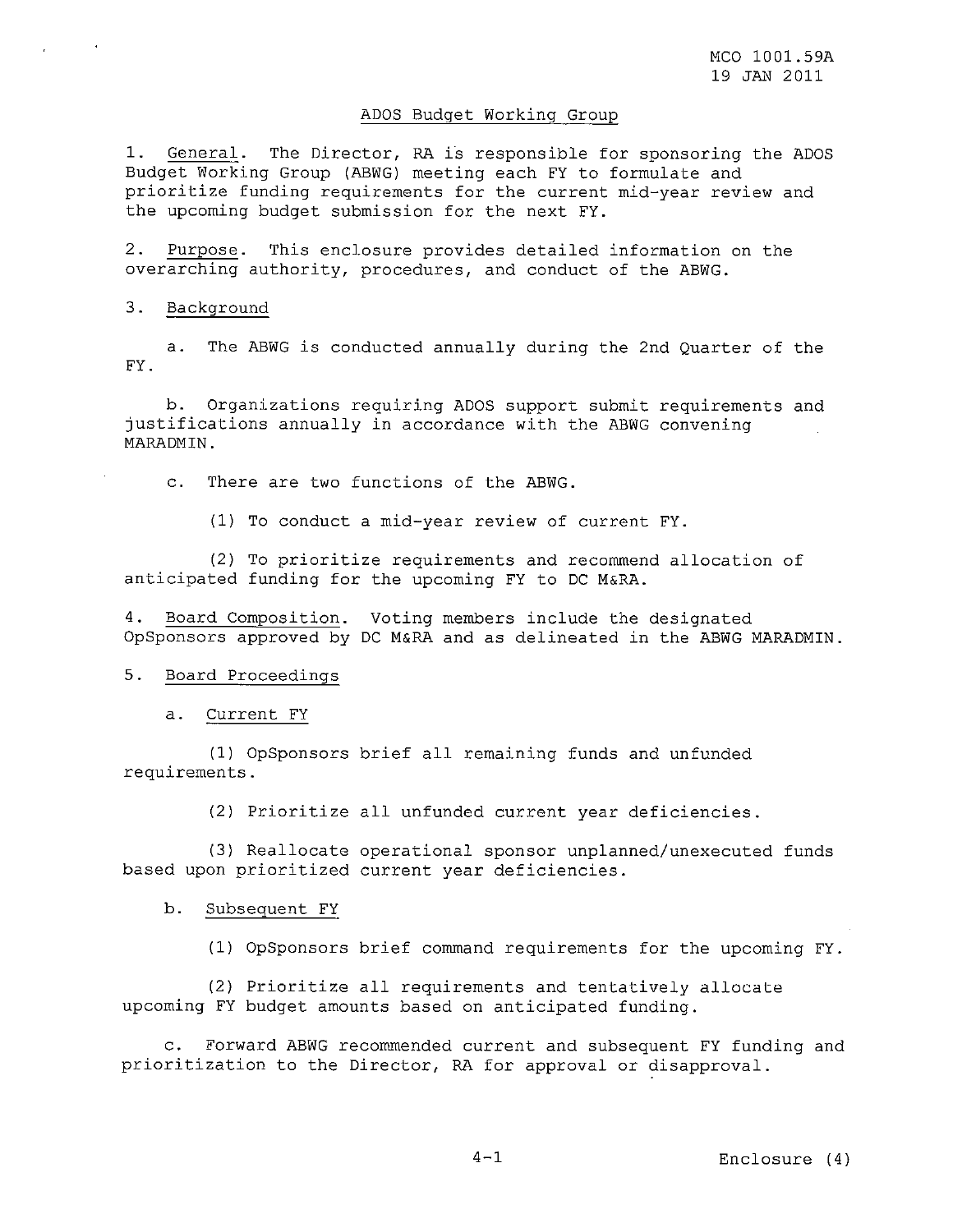d. Submit remaining unfunded current/subsequent FY requirements to DC P&R.

# 6. Program Manager Responsibilities (Director, RA)

a. Prepare and'release ABWG convening MARADMIN annually NLT 30 November.

b. Sponsor the ABWG annually during the 2nd Quarter of the FY.

c. Submit ABWG board results to the Director, Reserve Affairs for approval/disapproval.

d. Prepare updated funding letters based upon reallocated funds.

e. Coordinate with DC P&R for potential additional allocations to support unfunded current/subsequent FY deficiencies.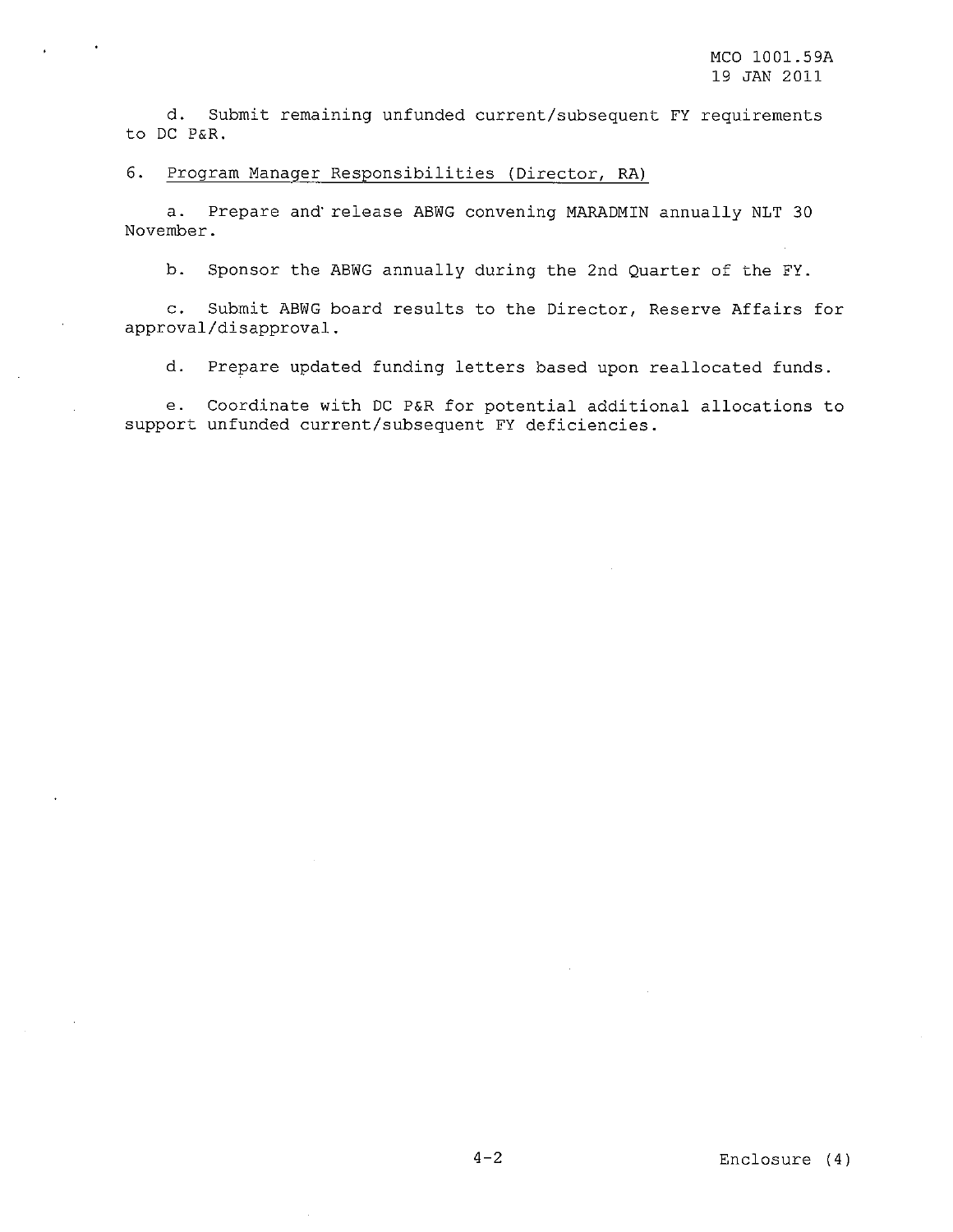#### ADOS Categories and Component Codes

1. General. This enclosure provides detailed information on ADOS funding sources, budget execution categories, and subsequent component codes associated with the management of RC personnel serving on ADOS.

# 2. Funding Sources

a. Funding for ADOS is derived from the POM, Office of the Secretary of Defense transfers (e.g., counter drug operations), overseas contingency operation (OCO) sources, and congressional enhancements.

b. ADOS funding consists of MPMC, RPMC, and O&MMC appropriations (MROWS further delineates between Officer and Enlisted pay groups).

c. Members approved for separations pay will be funded by either RPMC or MPMC based on their last set of orders, regardless of the funding source for all previous orders.

d. ADOS-RC. The authority for ADOS-RC is derived from the RPMC budget with the purpose to provide Reserve personnel to short-term administrative, operational, and exercise support requirements that benefits the Reserves. Funding for this category includes pay and allowances, travel and per diem.

e. ADOS-AC. The authority for ADOS-AC is derived from the MPMC and O&MMC budgets with the purpose to provide Reserve personnel to short-term administrative, operational, and exercise support requirements that benefits the Active Component, with the exception of ADOS-CO orders.

(1) ADOS-AC funding consists of pay and allowances.

(2) O&MMC funding provides travel and per diem allowances.

f. ADOS-CO.

(1) The authority for ADOS-CO is based on duty in support of <sup>a</sup> contingency and is normally budgeted through OCO funding sources.

(2) This ADOS category consists of pay and allowances that are derived from the MPMC budget as well as O&MMC funded travel and per diem.

3.---Budget-Execution-Categories.--These-categories-are-defined-by-DC---P&R with specific expenditure attributes that support individual elements that make up the whole funding support package for the Marine Corps Reserve.

a. Reference (a), Section 115 further defines the parameters for ADOS use to support special projects, exercise related functions and emerging, unplanned requirements.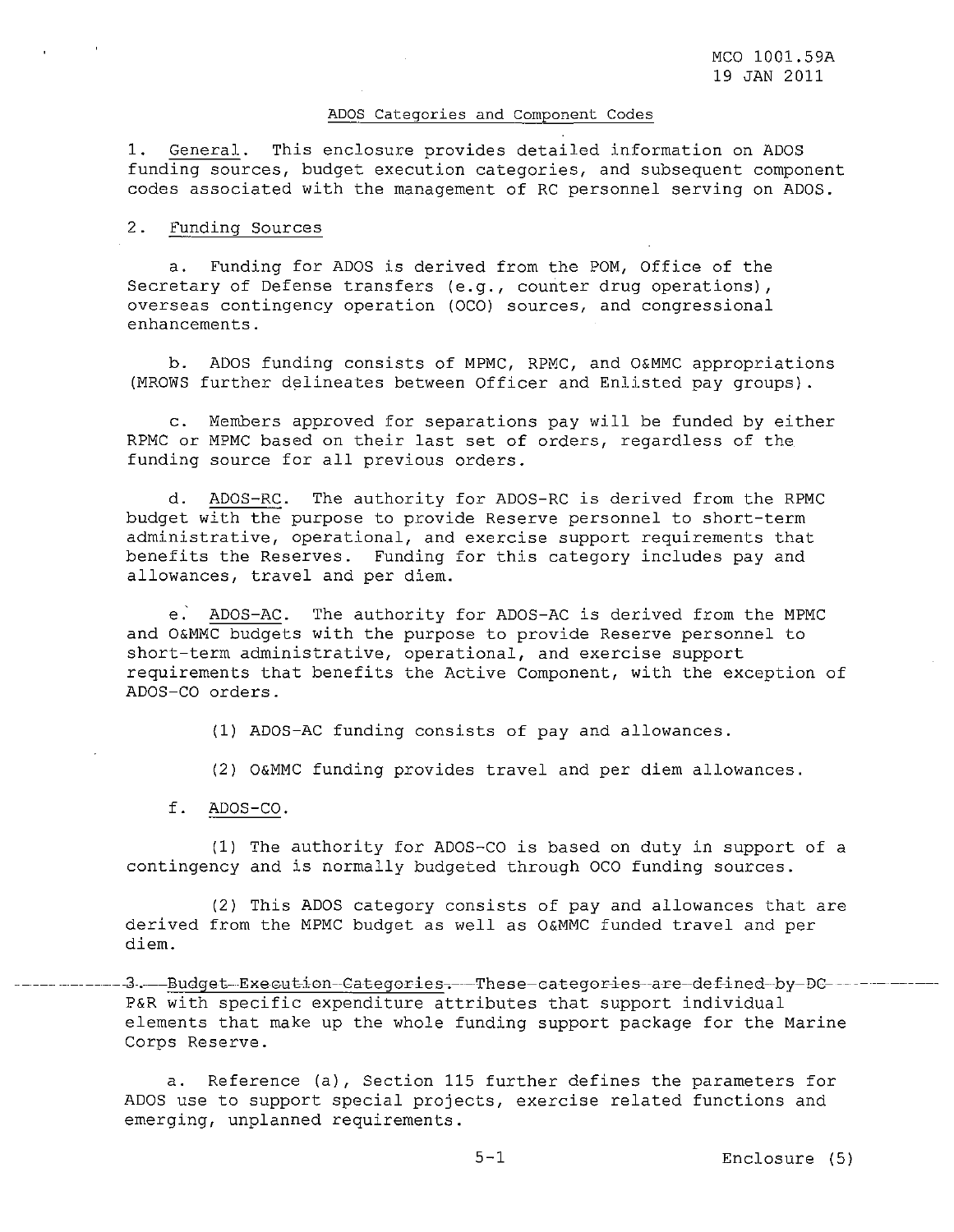b. The nine RPMC budget execution categories include the following:

(1) Drug Interdiction Activity. Provides intelligence support, augmentation of the RC on Commander Navy Reserve Forces (CNRF) Frigates, and flight hours of Reserve Maritime Patrol Aircraft (VP) and Light Helicopter Anti-Submarine (HSL) counter-narcotics detection and monitoring operations in the SOUTHCOM and Joint Interagency Task Force (JIATF) AORs.

(2) Exercises. Provides for RC participation in Joint Chiefs of Staff directed and coordinated training exercises. Also included are field training exercises and command post exercises.

(3) Command/Staff Supervision and Conferences. Provides for command/staff inspection and supervision visits made by higher headquarters to subordinate units. The effectiveness of training and unit's capability to respond to wartime tasking is evaluated and compliance with directives is checked. Tours also provide for preannual training coordination conferences.

(4) Management Support. Includes support of those managerial and administrative tasks performed in support of projects directly related to training and administration of Marine Corps Reserve activities. Examples are promotion boards, development of instructional materials, exercise planning, training conferences and development of Marine Corps Reserve policies.

(5) Operational Training. Provides training directly related to probable wartime tasking. This includes training of an operational nature similar to that performed during IDT and AT. Also provides Reserve maintenance teams to perform on-site maintenance for supported units and Reserve air crews for Reserve Air/Ground exercises and Reserve troop lifts.

(6) Service Mission/Mission Support. Includes training, both unit and individual, which accomplishes <sup>a</sup> specific mission or task, or supports a specified mission or task for any of the Armed Services, as well as RC support of AC missions and internal support rendered to RC units and agencies.

(7) Recruitment and Retention. These tours provide for the ordering of Reservists to AD to augment the Regular recruiting force for purposes of recruiting non-prior service individuals for the Selected Marine Corps Reserve.

(8) Competitive Events. Provides for participation and support of individuals in competitive events to include marksmanship, Olympic Championships and trials, and the annual Confederation of Inter-allied Reserve Officers (abbreviated as CIOR) Championships and Pentathlon events.